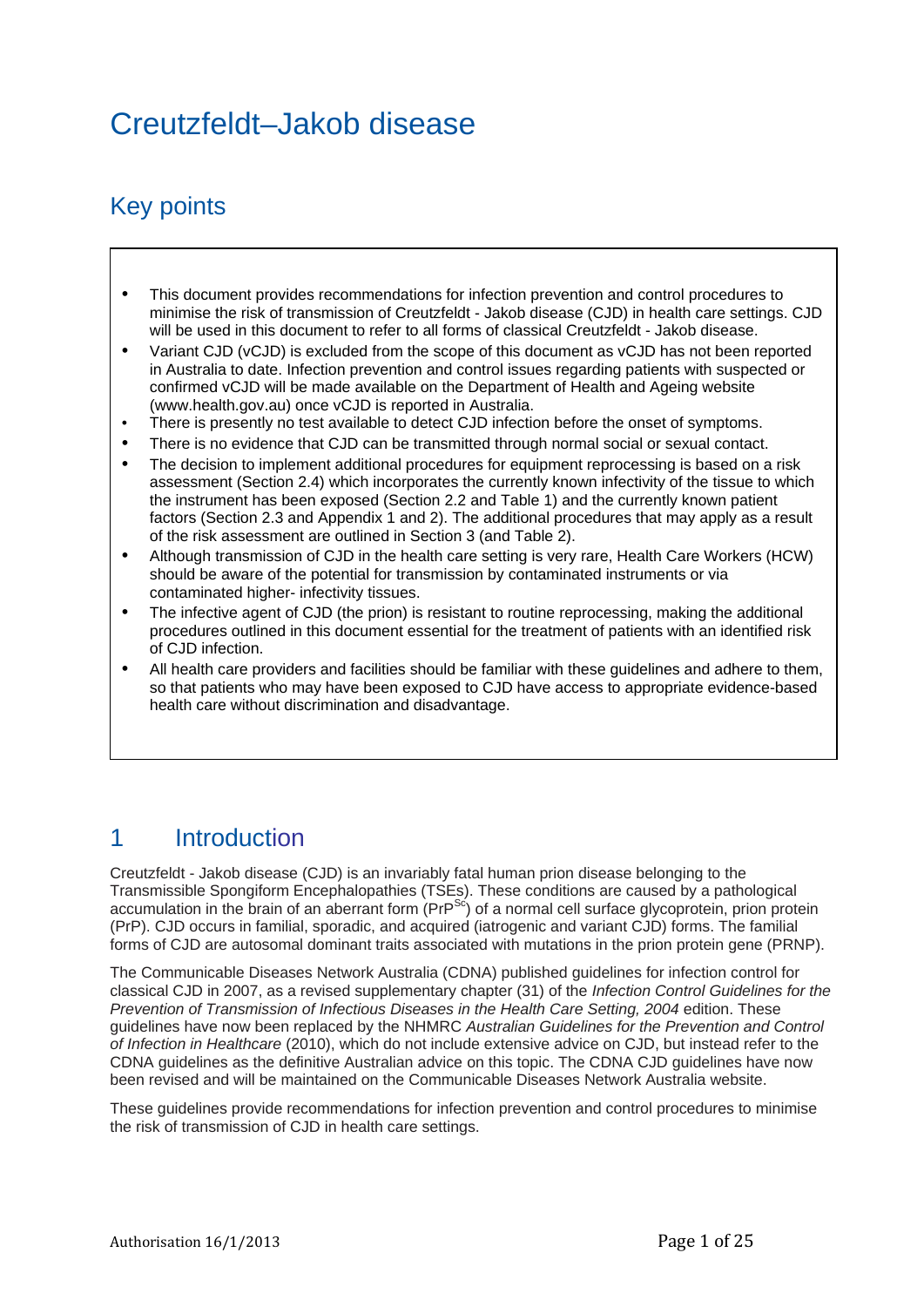The infective agent of CJD (the prion) is resistant to routine reprocessing (as defined in AS/NZS 4187 *Cleaning, disinfecting and sterilizing reusable medical and surgical instruments and equipment, and maintenance of associated environments in health care facilities*). This makes the additional procedures outlined in this document essential for treatment of patients with an identified risk of CJD infection. The decision to implement additional procedures for the reprocessing of certain instruments and equipment is based on the currently known infectivity of the tissue to which the instrument or equipment has been exposed (see Table 1) and patient risk factors (refer to Sections 2.3 and 2.4 and Appendices 1 and 2). Provided that the care of the patient is not compromised, alternative diagnostic and management strategies, if suitable and available, can be considered in patients at risk of CJD.

Continual advances in instrument design and reprocessing technology mean that recommendations to minimise the risk of CJD transmission in health care settings should be regularly updated. Health care establishments should ensure that they have the most current version of these guidelines by checking the CDNA website.

Variant CJD (vCJD) is excluded from the scope of this document as vCJD has not yet been reported in Australia. Separate Infection Prevention and Control Guidelines for vCJD address infection control issues regarding patients with suspected or confirmed vCJD and will be released on the Department of Health and Ageing website if vCJD is reported in Australia (www.health.gov.au). If you suspect a patient has vCJD, contact your local State or Territory Health Department immediately.

## 1.1 Disease Categories

For simplicity, CJD is used to describe all forms of human Transmissible Spongiform Encephalopathies (TSE) except vCJD, including (Collins *et al* 2001, 2004, Brown *et al* 2000, Zerr *et al* 2009):

- 1) Sporadic CJD
- 2) Inherited CJD
	- a) Familial CJD
	- b) Gerstmann-Sträussler-Scheinker Disease (GSS)
	- c) Fatal Familial Insomnia (FFI)
- 3) Acquired CJD
	- a) Health care associated (iatrogenic) CJD
	- b) Kuru

## 1.2 Diagnosis

There is currently no minimally invasive test available to detect CJD infection before the onset of symptoms. There is a pre-symptomatic period during which disease transmission is presumed to be possible. Definitive diagnosis of CJD is by neuropathological examination of brain tissue following biopsy or autopsy. However, pre-mortem brain biopsy is not recommended as a routine procedure to confirm the clinical suspicion of CJD.

Investigations that may assist in diagnosis of CJD and in excluding other causes of subacute dementia in symptomatic patients include (Zerr *et al* 2000, Shiga *et al* 2004):

- electroencephalograph (EEG)
- the presence of protein 14-3-3 in cerebrospinal fluid (CSF) (it is essential that there is minimal red cell contamination of the specimen)
- magnetic resonance imaging (MRI)
- direct amplification of misfolded prion protein ( $PrP^{Sc}$ ) in the CSF using Real Time-Quaking Induced Conversion (RT-QUiC) (Atarashi *et al* 2011)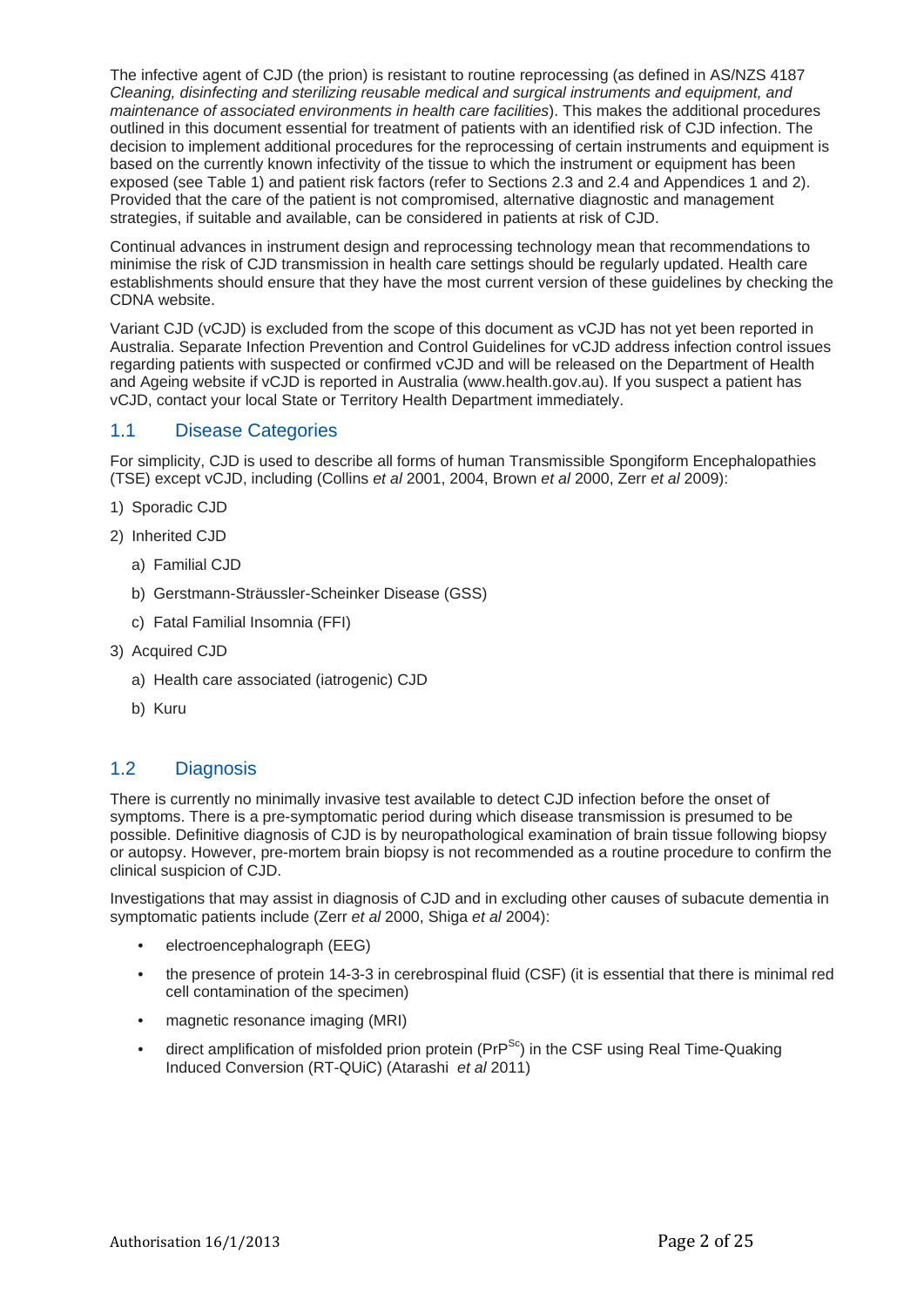## 2 Assessing the risk

The application of transmission-based precautions to minimise the risk of transmission of CJD is based on a risk assessment. The tissues or body fluids likely to be exposed during a procedure should be classified according to Section 2.2 (and Table 1) and the patient risk category should be identified according to Section 2.3. A risk assessment should then be performed according to Section 2.4. The additional procedures that may apply as a result of the risk assessment are outlined in Section 3 (and Table 2).

## 2.1 Modes of transmission

Most cases of CJD are sporadic. However, there is evidence of past iatrogenic transmission through neurosurgical instruments contaminated with central nervous system (CNS) tissue and through contaminated tissue implants or products (dura mater grafts, corneal grafts, pituitary products). Although transmission of CJD in the health care setting is exceedingly rare, HCW should be aware of the potential for transmission from patient to patient by contaminated instruments or equipment or via contaminated tissues. There is no epidemiological evidence to indicate that HCW are at an increased occupational risk for CJD. There is no epidemiological evidence that CJD can be transmitted through normal social or sexual contact, mother-to-child transmission or via blood or blood products (Brown *et al* 1994, Collins *et al* 1999, Tamai *et al* 1992, Gajdusek 1977, Will 1993, Wientjens *et al* 1996).

## 2.2 Infectivity of human tissues

Table 1 is a guide to the known or predicted infectivity of body tissues and fluids of symptomatic and asymptomatic patients with CJD. This information is based largely on studies of experimentally transmitted CJD in non-human primates and other animals. Whilst there is likely a spectrum of infectivity from very low to medium to high infectivity, the classifications in Table 1 group the tissues and fluids according to the reprocessing that will be required after contact with these tissues (Brown 1994).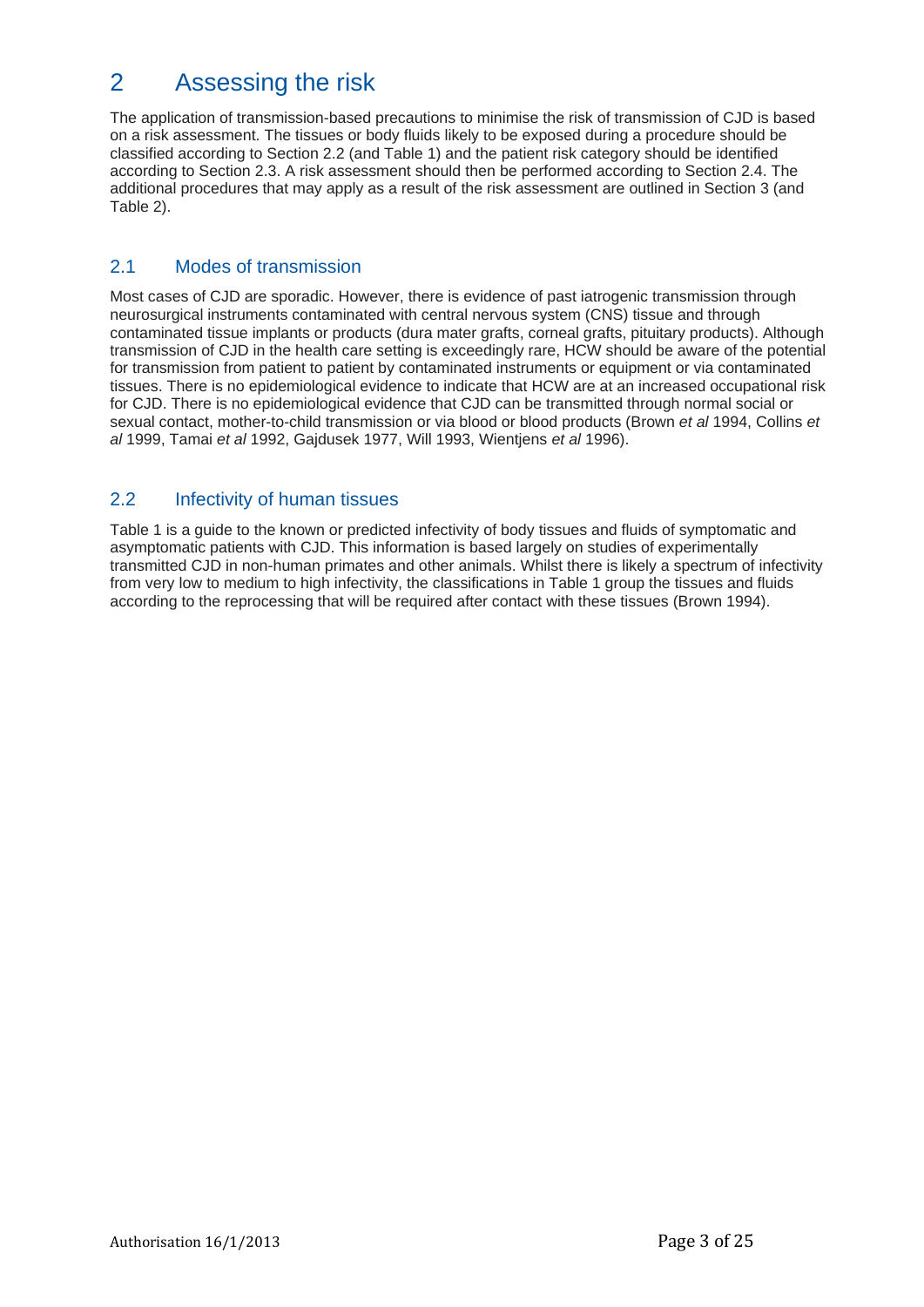Table 1 Known or predicted infectivity of human body tissues and fluids for CJD

| <b>Infectivity category</b>      | <b>Tissues</b>                            | <b>Secretions &amp; excretions</b> |  |
|----------------------------------|-------------------------------------------|------------------------------------|--|
|                                  | <b>Brain</b>                              |                                    |  |
|                                  | Dura mater                                |                                    |  |
| High-infectivity or medium-      | Pituitary gland                           |                                    |  |
| infectivity $(1)$                | Spinal cord                               |                                    |  |
| (Higher-infectivity)             | Posterior segment of the eye <sup>#</sup> |                                    |  |
|                                  | Cranial and dorsal root ganglia           |                                    |  |
|                                  | Olfactory epithelium                      |                                    |  |
| Low-infectivity or no detectable | Cornea (3)                                | <b>CSF</b>                         |  |
| infectivity (2)                  | Anterior segment of eye <sup>@</sup> (3)  | Amniotic fluid                     |  |
| (Low-infectivity)                | Kidney                                    | Faeces                             |  |
|                                  | Liver                                     | <b>Breast milk</b>                 |  |
|                                  | Lung                                      | Nasal mucus                        |  |
|                                  | Lymph nodes/spleen/ tonsils               | Saliva                             |  |
|                                  | Placenta                                  | Semen                              |  |
|                                  | <b>Uterus</b>                             | Serous exudate                     |  |
|                                  | Adipose tissue                            | Sweat                              |  |
|                                  | Adrenal gland                             | <b>Tears</b>                       |  |
|                                  | Blood & blood products                    | Urine                              |  |
|                                  | Bone marrow                               |                                    |  |
|                                  | Oral tissue (teeth, gingival tissue,      |                                    |  |
|                                  | dental pulp)                              |                                    |  |
|                                  | Heart muscle                              |                                    |  |
|                                  | Intestine                                 |                                    |  |
|                                  | Peripheral nerve                          |                                    |  |
|                                  | Prostate                                  |                                    |  |
|                                  | Skeletal muscle                           |                                    |  |
|                                  | Ovaries                                   |                                    |  |
|                                  | <b>Testes</b>                             |                                    |  |
|                                  | Thyroid gland                             |                                    |  |

#Posterior segment of the eye includes: posterior hyaloid face; retina; retinal pigment epithelium; choroid; subretinal fluid; optic nerve

@ Anterior segment of the eye includes: ocular adnexal tissue including eyelids, periorbital tissue and lacrimal system; conjunctiva; cornea and limbus; iris; crystalline lens; anterior vitreous (excluding the posterior hyaloid face); extra-ocular muscles; ciliary body; sclera (but not if allogeneic sclera used); tissues of the orbit except optic nerve

- (1) Referred to in this document as 'Higher-infectivity' tissues. Considerable Risk of Transmission (instruments having contact with these tissues will require additional reprocessing precautions- See Appendix 4).
- (2) Low Risk of Transmission (instruments having contact with these tissues and fluids only, do not require additional reprocessing precautions- refer to Appendix 4). Assignment of different organs and tissues to categories of high and low infectivity is chiefly based upon the frequency with which infectivity has been detectable, rather than upon quantitative assays of the level of infectivity, for which data are incomplete. Experimental data include primates inoculated with tissues from human cases of CJD, but have been supplemented in some categories by data obtained from naturally occurring animal TSEs. Actual infectivity titres in the various human tissues other than the brain are extremely limited, but data from experimentallyinfected animals generally corroborate the grouping shown in the table.
- (3) Consider the use of single use instruments in known high risk patients, as there has been one definite case of CJD following corneal graft, and one probable case following keratoplasty (Appendix 1, for risk assessment see Section 2.4).

Sources: Modified from: WHO *Guidelines on Tissue Infectivity Distribution in Transmissible Spongiform Encephalopathies* (2006); UK *Transmissible Spongiform Encephalopathy Agents: Safe Working and the Prevention of Infection* (2003); Annex A1: Distribution of TSE infectivity in human tissues and body fluids: updated January 2012 http://www.dh.gov.uk/prod\_consum\_dh/groups/dh\_digitalassets/@dh/@ab/documents/digitalasset/dh\_13

2095.pdf ; UK *Transmissible Spongiform Encephalopathy Agents: Safe Working and the Prevention of Infection* (2003); Annex L: Managing CJD/vCJD risk in ophthalmology: updated January 2011 http://www.loc-net.org.uk/uploaded\_files/12073208214303/opt\_031\_vcjd\_disinfection\_update.pdf

Authorisation 16/1/2013 **Department Control** Page 4 of 25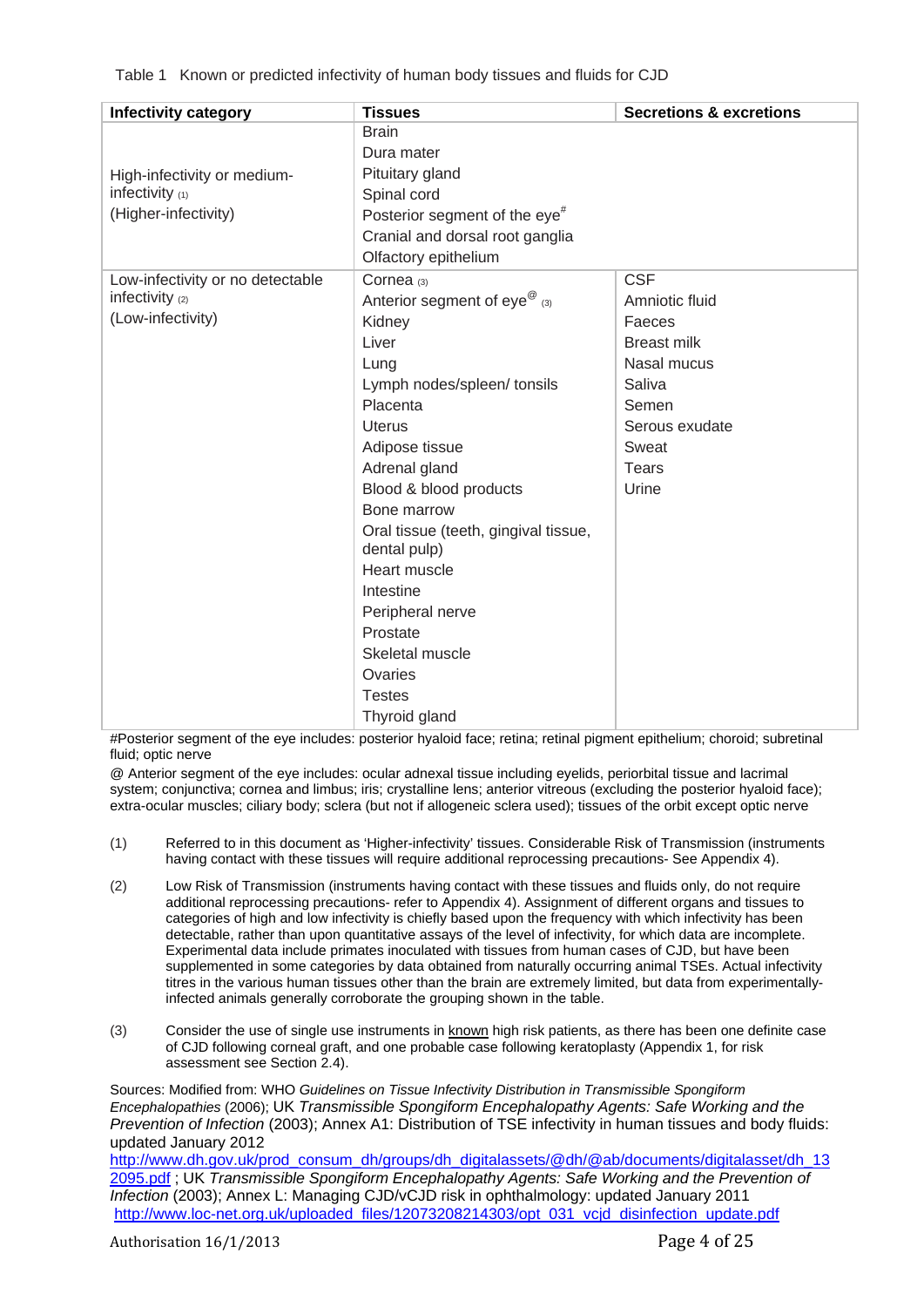## 2.3 Patient risk categories

The following risk categories identify individuals who may pose a risk of transmitting CJD:

- **High-risk** – people who represent a *definite* risk of CJD transmission (**Appendix 1**). These patients typically report neurological symptoms and display neurological signs of disease;
- **Low-risk** – people who represent a *potential* risk of CJD transmission (**Appendix 2**). These patients may report neurological symptoms or be showing neurological signs or may have an identified risk factor.

In Australia the most common identified risk factor is having received a human pituitary hormone product prior to 1986. Many of these people will have received a "Medical in Confidence" letter from the Chief Medical Officer to provide to their health care practitioner(s) concerning this risk;

**NOTE**: Individuals who have been contacted by a Health Department as part of a look-back procedure from exposure to surgical instruments that had previously been used on high or medium infectivity tissues from patients later found to have contracted CJD are likely to have a very low, but unquantifiable risk for CJD. Until further information on the likely risk of these individuals is available, they are conservatively placed in a low risk category. Patients involved as part of a look-back will have received a "Medical in Confidence" letter from the relevant state health department or hospital.

 **Background risk**• – the general population who represent no identified increased risk of CJD transmission. The rate of CJD deaths in the general Australian population is 1.15 per million people per year.

### 2.4 Risk assessment

Diagnostic and therapeutic procedures are divided into those where higher-infectivity tissue is exposed and those where only lower-infectivity or no detectable infectivity tissue is exposed (see Table 1). Patients are divided into those with a high risk, those that are considered low risk and those with background risk.

| ттак азэсээнгэн ташл       |                                                                                     |                                                                                 |  |  |
|----------------------------|-------------------------------------------------------------------------------------|---------------------------------------------------------------------------------|--|--|
| Patient risk<br>category   | Procedures involving<br>exposure to higher-<br>infectivity tissues (see<br>Table 1) | Procedures involving exposure to<br>low or no detectable infectivity<br>tissues |  |  |
| High-risk patient          | Use additional<br>procedures                                                        | Use routine reprocessing<br>procedures                                          |  |  |
| Low-risk Patient           | Use additional<br>procedures                                                        | Use routine reprocessing<br>procedures                                          |  |  |
| Background risk<br>patient | Use routine<br>reprocessing<br>procedures                                           | Use routine reprocessing<br>procedures                                          |  |  |

Table 2 Risk assessment matrix

## See note (3) in Table 1 concerning recommendations relating to surgery involving the cornea or anterior segment of the eye.

#### **Additional procedures (Section 3) are implemented when the patient is identified as being in a high or low-risk category AND when the diagnostic or therapeutic procedure used involves the exposure of higher-infectivity tissues.**

It is recommended that all patients undergoing surgical or diagnostic procedures in which higherinfectivity tissue will be exposed (e.g. neurosurgery, spinal cord surgery, ophthalmic surgery, pituitary surgery) should have their CJD risk status (high-risk, low-risk, background-risk) determined prior to the procedure.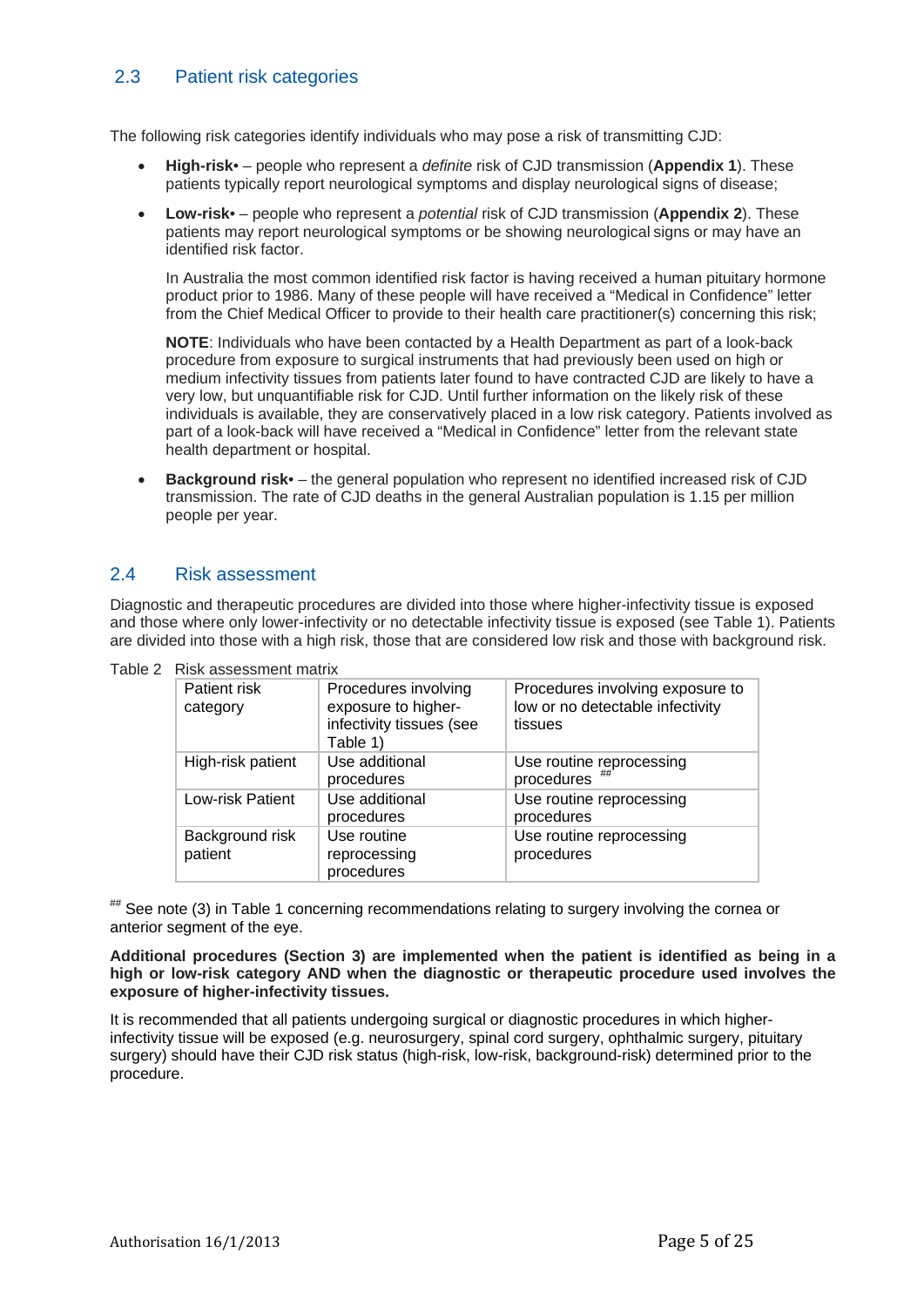#### **A template for a questionnaire to determine CJD risk status is included in Appendix 3.**

Questionnaires should be administered to patients by the health care practitioner conducting the procedure that involves higher-infectivity tissues, prior to consent for the planned procedure, and the completed questionnaire included in the patient medical record. If, on the basis of responses to the questionnaire, the patient is determined to be in a high- or low-CJD risk category, the planned procedure may be modified or a process initiated for the implementation of additional procedures for instrument or equipment reprocessing/disposal. Health care establishments should establish systems to ensure that risk assessment, as recommended by this guideline, is undertaken and documented e.g. linking the process to the health care establishment booking process.

Each health care establishment should have an action plan in place, so that if the questionnaire identifies a patient with a risk of CJD, patient admission and treatment is not delayed. It is essential that patient care is not compromised and the patient is not discriminated against. To do either is unethical. Any reasons for variations or delays in treatment should be explained to the patient in order to encourage patients with identified risk factors to disclose their risk status to health care establishments.

**A flow chart 'Summary of Actions for a Surgical Procedure- CJD Risk Assessment' is included in Appendix 4.** 

## 3 Additional Procedures

**Additional procedures are implemented when the patient is identified as being in a high- or lowrisk category AND when the diagnostic or therapeutic procedure used involves the exposure of higher-infectivity tissues.**

Relevant additional procedures that apply to the handling and reprocessing of surgical instruments and diagnostic equipment where CJD may be present are shown in Table 2.

For routine hospital, long-term residential or community care not involving exposure to higher-infectivity tissues, only routine reprocessing procedures are required for the management of CJD patients.

## 3.1 Reasons for additional reprocessing procedures

The 'prion', which is the infectious agent of CJD, is resistant to routine reprocessing. The chemicals known to have some activity against prions include anionic detergents, hypochlorites and harsh acids and alkalis. However, their practical effectiveness and use in reprocessing is influenced by prior cleaning and prion strain. Multiple reprocessing steps will reduce infectivity, but a number of reprocessings which renders instruments completely safe has never been established.

Single use instruments should be used where possible and when use will not compromise patient care. Refer to Section 3.6

## 3.2 Additional reprocessing procedures

#### **NB These reprocessing procedures are in addition to routine reprocessing procedures**

Thorough washing and cleaning with anionic detergents will reduce the level of instrument contamination by all micro-organisms and therefore would be expected also to decrease the risk of transmission of prions if any were present (Fichet *et al* 2004, Jackson *et al* 2005). High-level disinfectants such as glutaraldehyde, however, enhance the adherence of prions to surfaces, and thus are contraindicated for use on instruments that may potentially be contaminated by prions.

Harsh acids and alkalis are not recommended for use in reprocessing due to occupational health issues and potential for damage to instruments and equipment. (Brown *et al* 1982, Fichet *et al* 2004, Gibbs *et al* 1978, Jackson *et al* 2005, Tateishi 1980, Tateishi *et al* 1988, Taylor 1987, Taylor 2000). New enzymatic cleaning products are available, though their effectiveness in deactivating prions requires further assessment.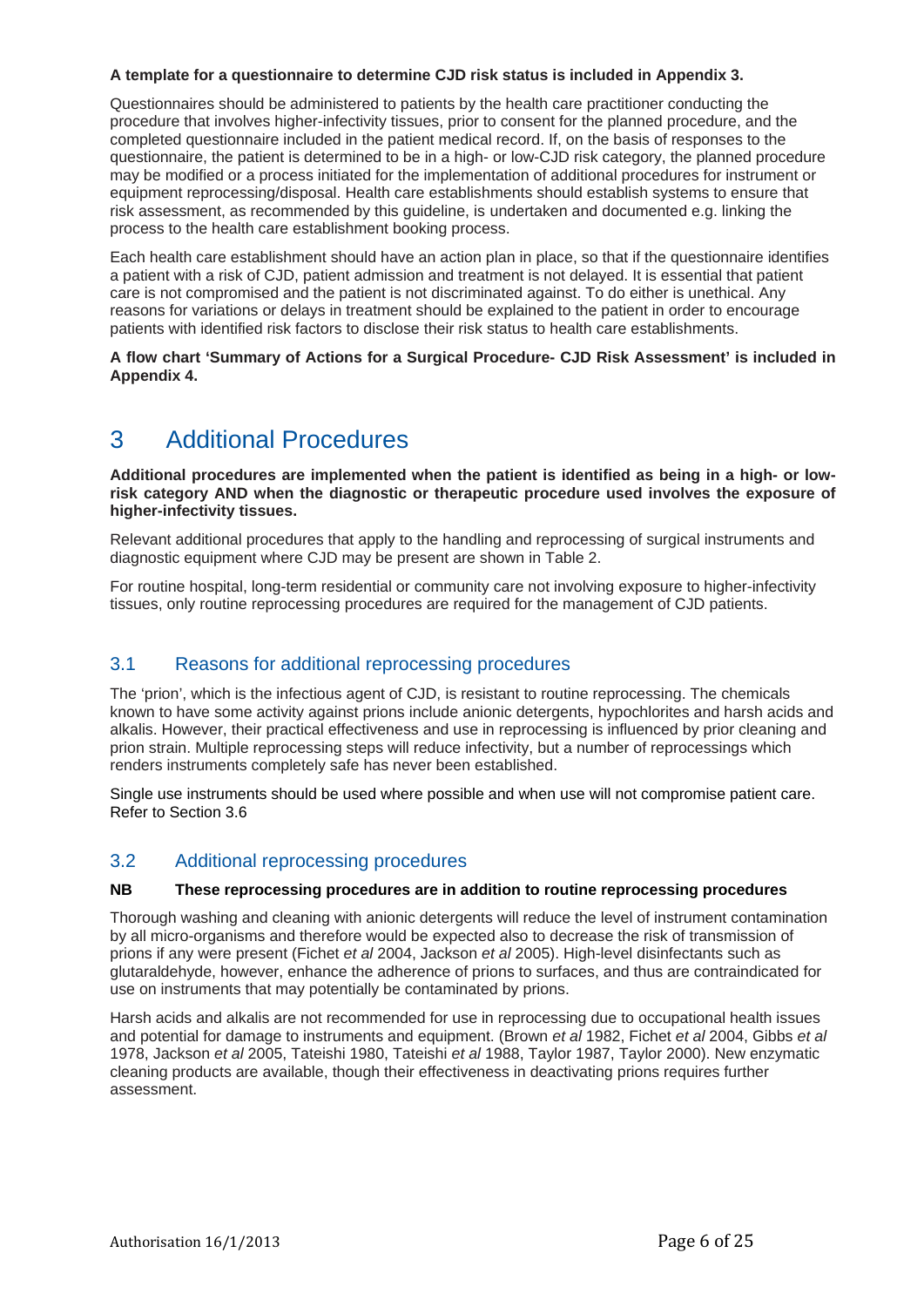Instruments and equipment that need to be quarantined or kept for exclusive use in a particular patient and have been exposed to higher-infectivity tissues, or which are to be used exclusively for autopsies on cadavers with confirmed or suspected CJD, should be reprocessed according to AS/NZS 4187 *Cleaning, disinfecting and sterilizing reusable medical and surgical instruments and equipment, and maintenance of associated environments in health care facilities* with the following additional recommendations:

- Instruments or equipment that have been in contact with higher- infectivity tissues in high- or lowrisk patients should be separated from other instruments where possible in the operating room to avoid cross-contamination;
- The CJD prion may be stabilised by drying on metal surfaces, thereby becoming more difficult to inactivate. To prevent drying, instruments potentially contaminated with higher- infectivity tissue should be immersed in a dedicated container in sterile water following surgery until they are reprocessed (for subsequent quarantine or exclusive use in that patient):
- Instruments should be cleaned in anionic detergent prior to further reprocessing. Alternative methods of reprocessing (proteases or alkaline detergents) continue to be actively researched. At the time of writing an enzymatic cleaning solution has been placed on the Therapeutic Goods Administration's Australian Register of Therapeutic Goods (ARTG). However as there is currently insufficient evidence of efficacy of these agents and procedures in the removal of prions, their use is not recommended as an alternative to destruction of instruments used on higher-infectivity tissues in high- or low- risk patients. These products may be incorporated into routine reprocessing for all surgical instruments and equipment.
- In the future, cleaning products and methods may become available which are effective in removing or deactivating prions. However, such products should only be used if placed on the ARTG together with a specific statement confirming that the product or procedure is indicated for the removal or inactivation or prions. Health care establishments should consider this when purchasing new instrument cleaning systems.
- Contaminated instruments should be reprocessed in a separate batch, and not mixed with other surgical instruments at any stage of the reprocessing cycle;
- Ultrasonic cleaners may be used during reprocessing;
- Steam sterilisation at 134°C for 3 minutes is recommended;
- Equipment reprocessing staff should wear gloves, fluid-repellent gowns, masks and eye protection at all times when handling higher- infectivity tissues and instruments or equipment exposed to higher- infectivity tissues. After use, personal protective equipment (PPE) should be destroyed by either incineration or an appropriate alternate approved method of medical waste destruction.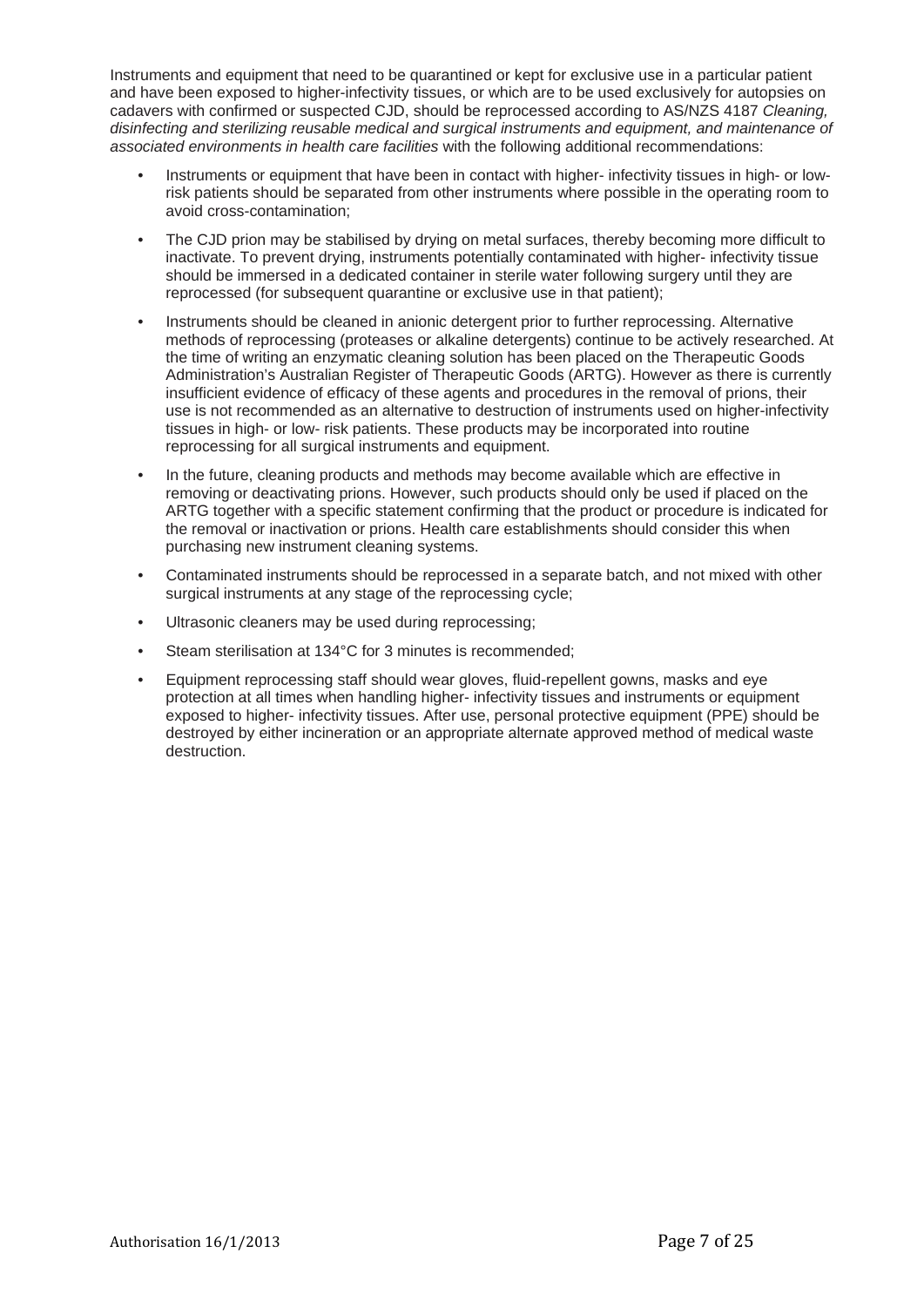## **Table 3 Additional Procedures required ONLY for patients identified as high-or-low CJD risk and undergoing procedures involving higher-infectivity tissue**

| <b>Activity</b>                                             | <b>Additional Procedures</b>                                                                                                                                                                                                                                                                                                                                                                                                                                                                                                                                                                                                                                             |  |
|-------------------------------------------------------------|--------------------------------------------------------------------------------------------------------------------------------------------------------------------------------------------------------------------------------------------------------------------------------------------------------------------------------------------------------------------------------------------------------------------------------------------------------------------------------------------------------------------------------------------------------------------------------------------------------------------------------------------------------------------------|--|
| <b>Operating Room</b><br><b>Preparation and Set-</b>        | Where possible, schedule patients to allow for appropriate preparation and cleaning following the<br>procedure.                                                                                                                                                                                                                                                                                                                                                                                                                                                                                                                                                          |  |
| up                                                          | Where possible, remove unnecessary equipment and supplies from the operating suite.<br>Where appropriate and it will not present a fire hazard, cover equipment not exposed to higher-infectivity<br>tissue with plastic to protect from splash. Incinerate after use.                                                                                                                                                                                                                                                                                                                                                                                                   |  |
| <b>Personal Protective</b><br><b>Equipment</b>              | Wear fluid repellent single use PPE including gloves, gowns and full face shields. Incinerate after use.                                                                                                                                                                                                                                                                                                                                                                                                                                                                                                                                                                 |  |
| <b>Anaesthetic Equipment</b>                                | Routine management and reprocessing.                                                                                                                                                                                                                                                                                                                                                                                                                                                                                                                                                                                                                                     |  |
| <b>Surgical Drapes</b>                                      | All drapes should be single use and incinerated after use.                                                                                                                                                                                                                                                                                                                                                                                                                                                                                                                                                                                                               |  |
| <b>Tracking of</b><br><b>Instruments</b>                    | HCFs performing procedures exposing higher-infectivity tissue and companies providing loan equipment<br>should have systems in place to track individual reusable items to the level of the individual patient to<br>minimise the number of patients implicated in a look-back.                                                                                                                                                                                                                                                                                                                                                                                          |  |
| <b>Instrument Use</b>                                       | Use single-use instruments wherever possible and incinerate OR                                                                                                                                                                                                                                                                                                                                                                                                                                                                                                                                                                                                           |  |
|                                                             | Reusable instruments should be kept for exclusive use on individual patient. Reprocess separately and<br>quarantine instruments pending determination of risk status. If determined high-or-low: incinerate or<br>keep for the exclusive use of the patient and incinerate on completion of therapy OR place back in<br>circulation if risk found to be background only.                                                                                                                                                                                                                                                                                                 |  |
| Intra-operative<br><b>Handling of</b><br><b>Instruments</b> | Where possible, separate instruments used on higher-infectivity tissue from other instruments to reduce<br>risk of contamination.<br>Where possible, to prevent tissue residues drying on instruments during surgery, regularly wipe<br>instruments with a moistened radio-opaque pack or keep in a tray/kidney dish covered with a moistened<br>radio-opaque pack.                                                                                                                                                                                                                                                                                                      |  |
| Reprocessing<br><b>Instruments</b>                          | To prevent drying prior to reprocessing immerse instruments contaminated with higher-infectivity tissue in<br>sterile water in a dedicated container after surgery.                                                                                                                                                                                                                                                                                                                                                                                                                                                                                                      |  |
| (For quarantine or<br>exclusive patient use)                | Reprocess separately.<br>Do not mix with any other instruments or equipment at any stage.<br>Instruments should not be exposed to chemical disinfectants prior to initial cleaning.<br>Steam sterilise at 134°C for 3 minutes.<br>Any item identified as difficult to clean should be destroyed or advice sought from the National CJD<br>Incident Panel.                                                                                                                                                                                                                                                                                                                |  |
| <b>Quarantine Process</b>                                   | Ensure instruments are separated, reprocessed, contained, labelled and stored in a secure environment<br>pending incineration or return to circulation once risk status determined.<br>Any quarantine system should minimise the risk of accidental re-introduction of potentially infected<br>equipment.                                                                                                                                                                                                                                                                                                                                                                |  |
| <b>Collection of</b><br><b>Specimens</b>                    | Standard specimen collection, handling and transportation. The specimens should be clearly labelled<br>including a CJD risk alert to laboratory HCWs.                                                                                                                                                                                                                                                                                                                                                                                                                                                                                                                    |  |
| <b>Environmental</b><br><b>Cleaning</b>                     | Routine containment and cleaning procedures apply unless major contamination with higher-infectivity<br>tissue has occurred.<br>Spill-Kits containing either 1M sodium hydroxide (NaOH) or 20,000ppm (free chlorine) sodium<br>hypochlorite should be available in areas of increased risk such as neurosurgery operating rooms,<br>mortuaries and laboratories. Occupational health and safety recommendations and material safety data<br>sheets (MSDS) must be available. Expose area with freshly prepared solution for 1 hour and then rinse<br>with water. Surfaces that cannot tolerate NaOH or sodium hypochlorite should be cleaned using anionic<br>detergent. |  |
| <b>Waste Disposal</b>                                       | All items including spent specimens / operative tissue / fluids involved in the case to be disposed of in<br>clinical waste for incineration. Sharps should be disposed of in single-use sharps containers that meet<br>AS 4939.                                                                                                                                                                                                                                                                                                                                                                                                                                         |  |
| <b>Endoscopes</b>                                           | Any endoscope <sup>+</sup> used in a procedure in a high-or-low risk patient where higher-infectivity tissue has<br>been exposed (e.g. ventriculoscope) should be destroyed by incineration or kept exclusively for that<br>patient.<br>In all other situations, endoscopes may be reprocessed using routine processes<br>Normal nasal endoscope procedures do not reach the olfactory epithelium                                                                                                                                                                                                                                                                        |  |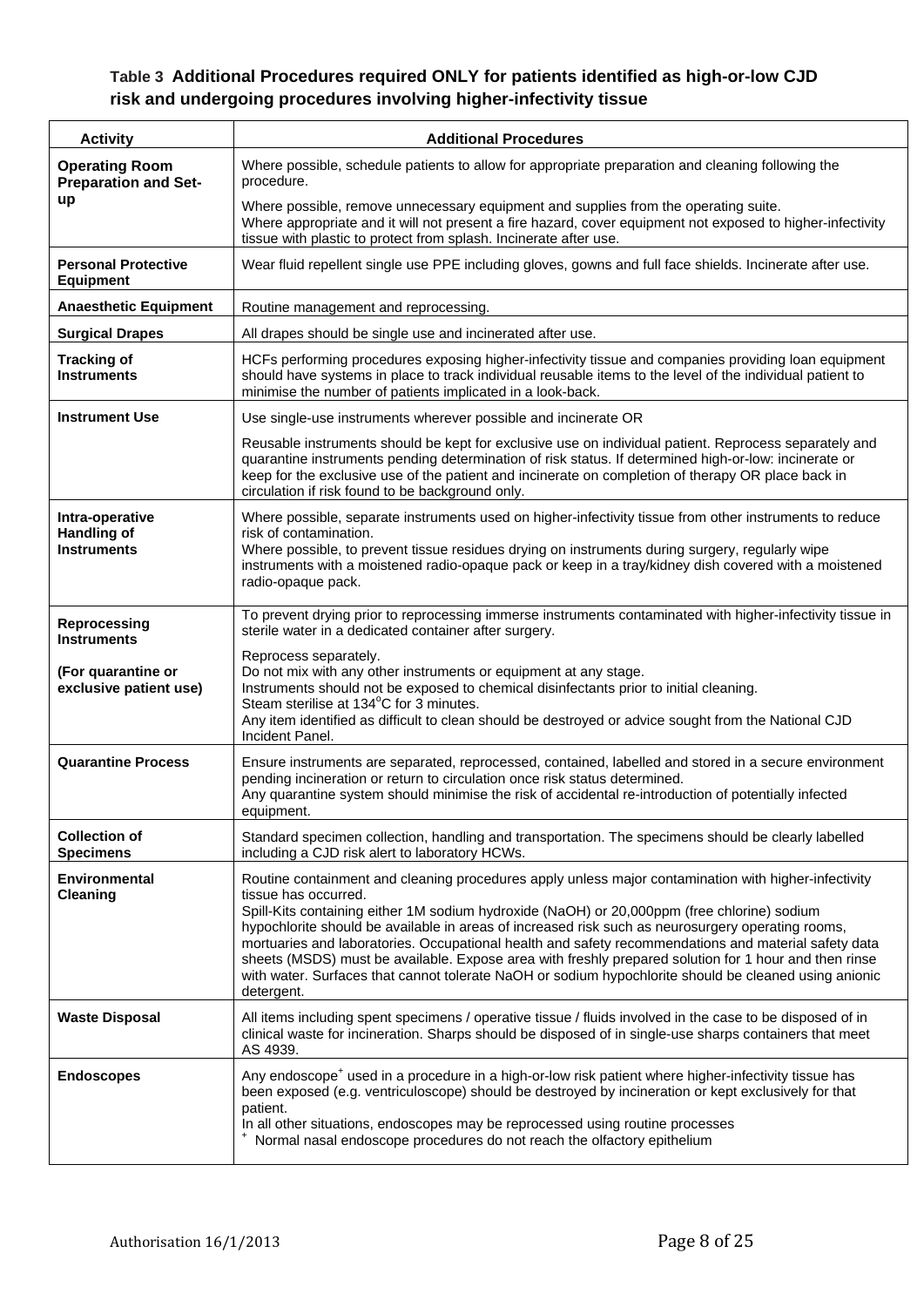## 3.3 Tracking of reusable instruments

All procedures exposing higher- infectivity tissues, and companies that provide loan equipment, demonstration equipment or trial equipment for use in these procedures, should have systems in place to track individual instruments and equipment to the level of the individual patient. Tracking of instruments, equipment and trays will minimise the number of patients implicated in a look-back (Section 4.3), where a patient thought to be at background risk is subsequently diagnosed with CJD.

Any tracking and quarantine system must minimise the risk of accidental re-introduction of potentially contaminated equipment and instruments into the reprocessing area.

## 3.4 Quarantine of reusable instruments and equipment used on higher-infectivity tissues

Quarantine of equipment is the process by which instruments are separated, reprocessed, labelled and held aside for either of two courses of action; destruction or return to circulation.

Quarantine of equipment used on higher-infectivity tissues should be used if the patient's CJD risk status is not known, including during an investigation by the State or Territory Health Department. Equipment used on higher-infectivity tissues should be quarantined until the risk status is clarified.

If risk clarification determines the patient as background risk for CJD, equipment should be returned to circulation after reprocessing.

If risk clarification determines the patient as low- or high-risk for CJD, equipment used on higher infectivity tissues should be kept for exclusive use on that patient or destroyed by incineration or alternate approved method of medical waste destruction when no longer required.

In some instances, the National CJD Incident Panel (see Section 4.2) may recommend additional reprocessing before instruments or equipment are returned to circulation.

### 3.5 Destruction of equipment by incineration

Contaminated articles should be placed immediately into the correct clinical waste container for disposal by incineration or alternate approved method of medical waste destruction. Needles, blades and other sharp articles should be placed in non-reusable sharps containers (in accordance with AS 4031:1992 *Non-reusable containers for the collection of sharp medical items used in health care areas*) and destroyed by incineration.

### 3.6 Single-use surgical instruments

There are a number of single use instruments now available for use in a range of surgical specialties. Careful specification and quality control of instruments are necessary to ensure patient safety.

When using single use instruments for higher risk tissue procedures in lower and higher risk patient groups consider the following:

- Patient care and clinical need should not be compromised. Single use instruments should perform as well as reusable instruments
- Instrument availability
- Cost effectiveness, including appropriate costing required for purchase and disposal
- Possible delays in treatment due to single use instrument availability
- Possible delays in treatment for other patients if reusable instruments must be destroyed or quarantined

It is recommended that surgical staff consider whether instrument sets can be reconfigured and/or single use instruments used, with appropriate segregation and tracking, so that the entire set need not be quarantined or destroyed.

### 3.7 Environmental cleaning of the operating room

Unless a spill of higher- infectivity tissues has occurred, routine containment and cleaning procedures should be used for the whole operating room, including surfaces. A spills kit (that includes occupational health and safety recommendations) should be available in areas where higher-infectivity tissues may be exposed, such as operating rooms, mortuaries and laboratories.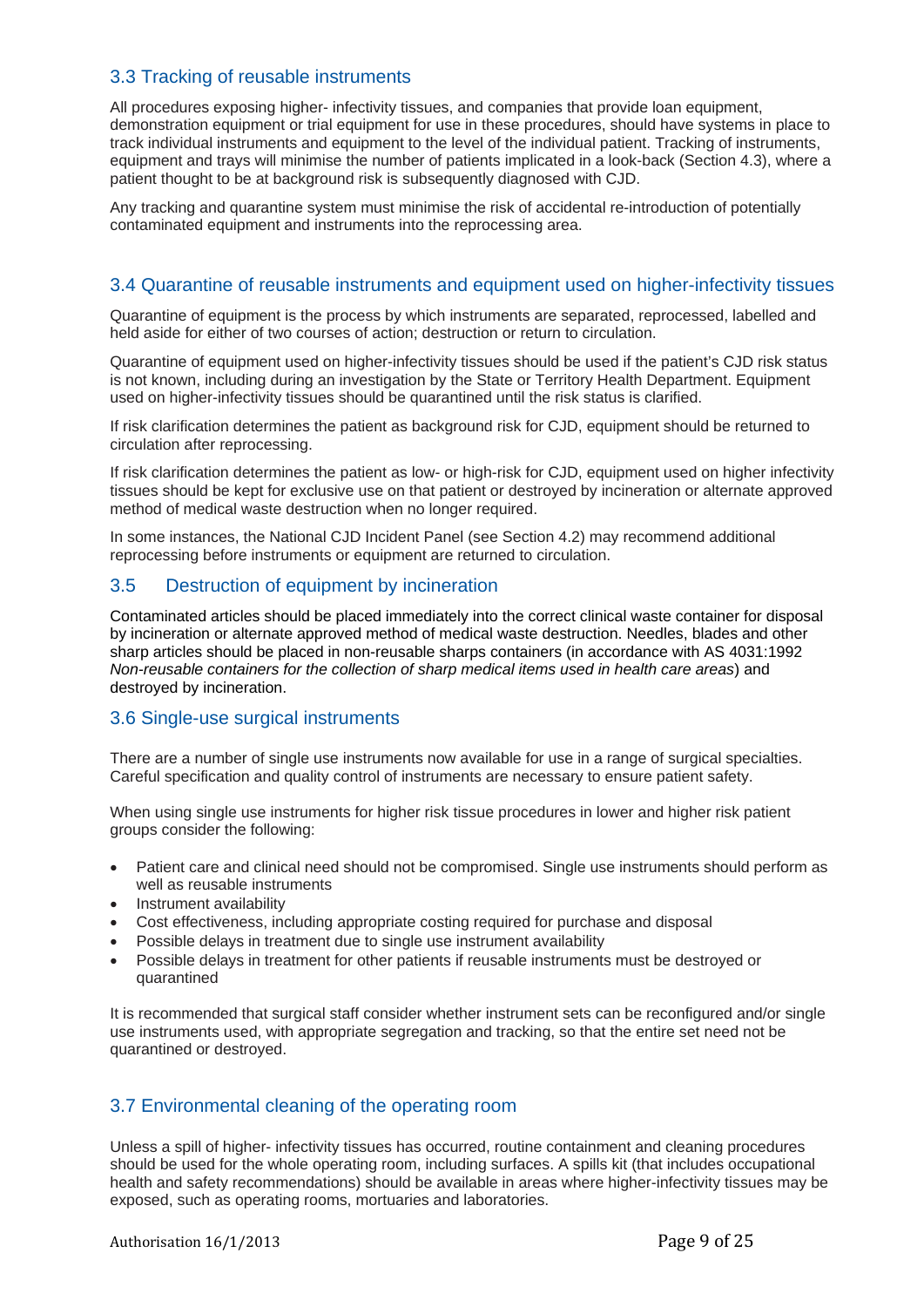Contamination by spillage of higher-infectivity tissues from patients in either the low- or high-risk CJD categories should be cleaned by first exposing the area to freshly prepared 1M sodium hydroxide (NaOH) or 20,000ppm (free chlorine) sodium hypochlorite for 1 hour at ambient temperature, followed by a rinse with water. Where surfaces cannot tolerate NaOH or hypochlorite, cleaning using anionic detergent and water will partially reduce infectivity by dilution.

Staff should be appropriately trained in cleaning of the operating room and in use of 1M NaOH and 20,000ppm sodium hypochlorite. Material Safety Data Sheets (MSDS) should be available for 1M NaOH and 20,000ppm sodium hypochlorite.

## 3.8 Occupational exposure to higher- infectivity tissues

There are no additional requirements following occupational exposure to tissues of a patient with CJD or a patient in the high- or low-risk category.

## 4 Surveillance

CJD is a notifiable disease in all States and Territories in Australia and is reported to the National Notifiable Diseases Surveillance System (NNDSS). Each State and Territory will have requirements for reporting notifiable diseases, including CJD, and methods for providing advice regarding infection prevention and control issues. See Appendix 6 for State and Territory Health Department contact details.

## 4.1 Surveillance by the Australian National CJD Registry (ANCJDR)

The Australian Government Department of Health and Ageing (DOHA) established the ANCJDR in 1993, based in the Department of Pathology at the University of Melbourne. The registry assists the DOHA with the ongoing surveillance of CJD cases in Australia, identifies CJD risk factors for population health and provides advice in suspect CJD cases to public health authorities. The contact details of the registry are provided in Appendix 6.

## 4.2 Surveillance for Adverse Event Management

Since there is no test to reliably detect CJD prior to the onset of symptoms, it is possible that surgical instruments used on a patient with asymptomatic CJD might subsequently be used unknowingly on other patients after routine reprocessing, with the potential risk for transmission.

In the event of patients being exposed to instruments that have previously been exposed to higherinfectivity tissues of a patient subsequently found to have CJD, or to the cornea or anterior segments of the eye of a high risk patient, the following should be immediately notified:

- the executive of the health care facility; and
- the State or Territory Health Department (see Appendix 6).

In September 2004, the Australian Government established a National CJD Incident Panel. This panel provides expert advice in the event of an adverse event involving CJD. The relevant State or Territory Health Department assumes responsibility and is accountable for determining action to be taken, the investigation, instrument or equipment management, patient risk assessment and the scope of a lookback investigation if it is required. The Health Department may request advice from the National CJD Incident Panel on specific look-back and infection control issues.

If instruments or equipment having direct contact with higher-infectivity tissue (Table 1) have been used in the past on a patient subsequently found to have CJD, the instruments or equipment should be identified and withdrawn pending a decision from the State or Territory Health Department who may obtain advice from the National CJD Incident Panel. Upon this decision, the instruments or equipment will either be destroyed or returned to use following reprocessing. Other instruments or equipment that have not been in contact with a higher-infectivity tissue should not be withdrawn and should continue to be reprocessed using routine methods.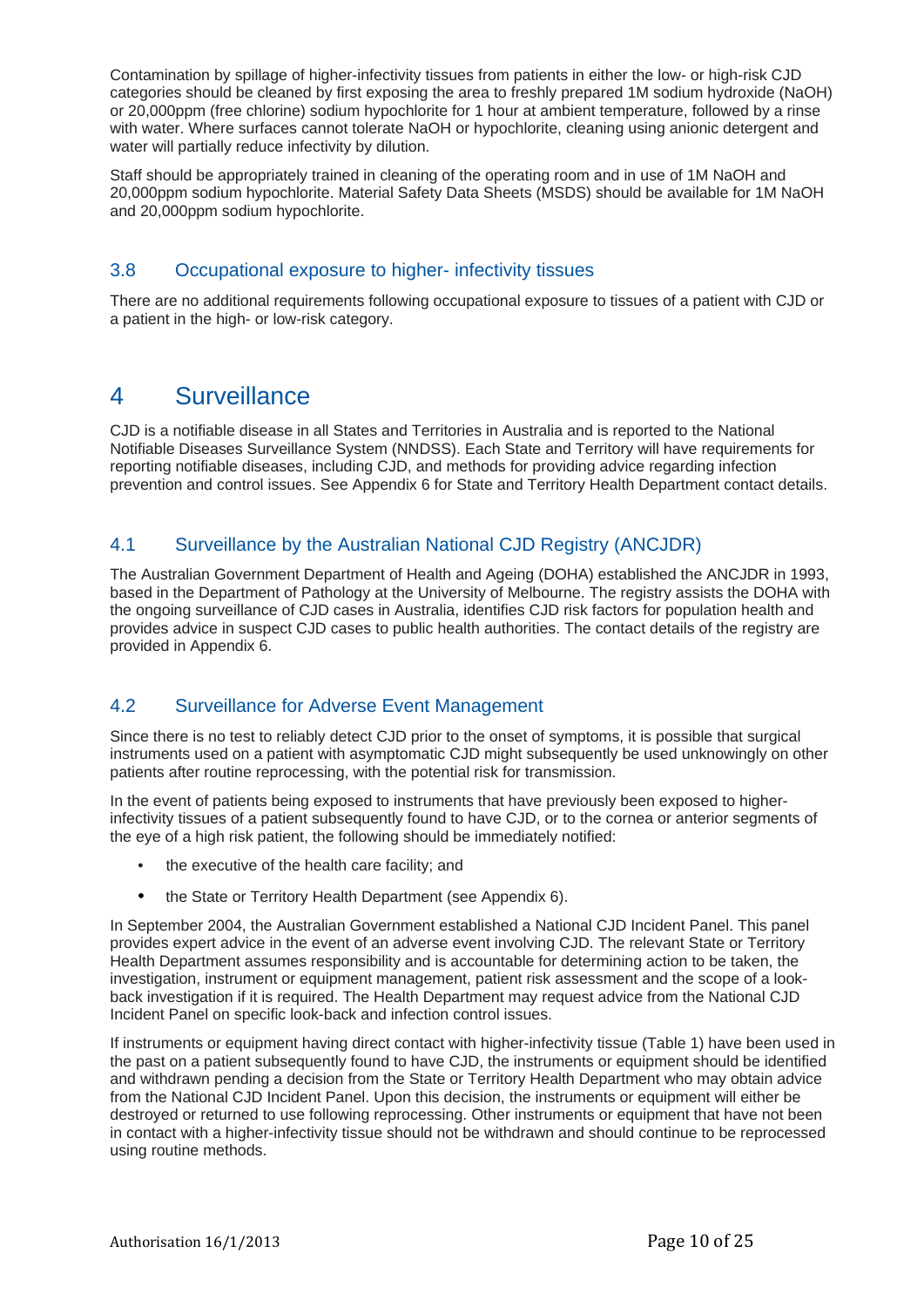## 4.3 Look-back

The National CJD Advisory Committee (sometimes referred to as CJD Incident Panel) is available to provide expert advice to inform decisions on the need for a look-back and infection prevention and control measures.

The need for a look-back is determined by a risk assessment process undertaken by the State or Territory Health Department. A flow chart summarising the essential steps in a look-back procedure is provided in Appendix 5. The State or Territory Health Department in consultation with the health care facility is responsible for tracing individuals suspected of exposure to instruments or equipment potentially contaminated with CJD.

A plan for the look-back should be developed that allows for tracing of potentially exposed individuals and assessment of their potential exposure to risk. Consideration should be given to patient privacy and the maintenance of confidentiality of patient details, the way in which information is provided (personal phone communication, face-face, written information), standardised or individualised information and involvement of the media.

People potentially exposed to CJD through the use of human pituitary hormones should have received a letter from the Australian Government informing them of this risk. Patients who have been identified in look-back procedures will also usually be provided a "Medical in Confidence" letter outlining the process and their potential exposure. These people may provide such a letter on admission to hospital.

## 4.4 Organs and tissues for transplantation

In all situations, the following people should be excluded from the routine donation of organs and tissues including blood and plasma:

- people in the high-risk group (Appendix 1)
- people in the low-risk group (Appendix 2) (NB: tissues are excluded from donation, but organs may be allowed to be donated, if informed consent is given by the recipient)
- people who die in psychiatric establishments, with the exception of those in whom CJD has been specifically excluded
- people who die of dementia
- people who die with any obscure undiagnosed neurological disorder

Agencies that are responsible for recruiting organ/tissue donors and for the banking of tissues should be aware of the public health implications of CJD and should have donor exclusion criteria and screening procedures in place, in accordance with the State or Territory transplantation legislation. The Transplantation Society of Australia and New Zealand (www.racp.edu.au/tsanz) has an example organ donation referral form.

Material from patient groups at risk of transmitting CJD should not be used for the preparation of any therapeutic product or laboratory reagent (e.g. thromboplastin or Kveim test material).

## 5 Infection Prevention and Control in other settings

### 5.1 Dentistry and oro-facio-maxilliary surgery

Dentists should take an appropriate medical history of all patients. Dentists who have patients identified as high- or low-risk should contact their State or Territory Health Department and the Australian Dental Association for additional advice on standard infection prevention and control procedures. In all patients, including higher- and lower-risk patients (Appendix 1 and 2), instruments or equipment in contact with lower infectivity tissues (Table 1) through routine dental procedures can be routinely reprocessed.

Dental work on high- or low-risk patients involving exposure to higher-infectivity tissues should be performed at a facility with HCW who are familiar with CJD specific infection prevention and control procedures.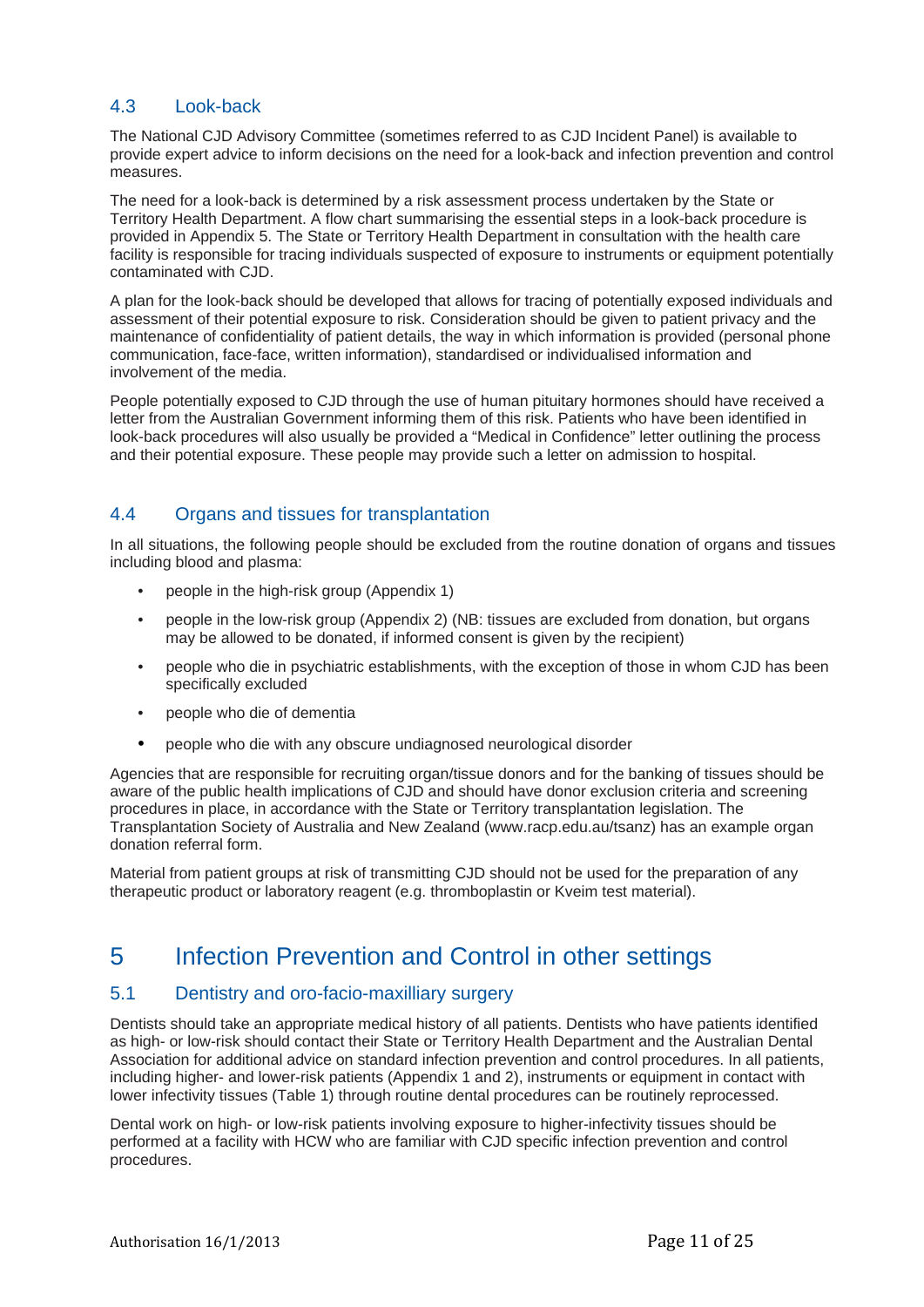Instruments or equipment used in oro-facio-maxilliary surgical procedures that come into contact with **higher-infectivity** tissues in patients of high- or low- risk should be reprocessed using additional procedures (Table 2). These procedures would include: (An example of higher- infectivity tissue exposed is provided in brackets)

- Major oral surgery procedures such as a maxillectomy involving orbit enucleation (optic nerve)
- Injection of the trigeminal ganglion (cranial nerve exposure)
- Oral surgical cancer procedures also combining a neurosurgical approach would involve exposure to tissue of higher-infectivity (potential brain tissue, central nerve exposure)

## 5.2 Post Mortem Examinations

Mortuary facilities with staff appropriately trained in CJD infection prevention and control procedures should be available in capital cities and major regional centres in each State and Territory. Each State and Territory should have appropriate guidelines and procedures for adequately funding autopsies for suspected CJD patients and appropriate guidelines and procedures for adequately funding transport of deceased suspected CJD patients to and from autopsy facilities.

Transmission based precautions should be used for autopsies involving exposure to higher infectivity sites in patients with suspected CJD or of high- or low risk, as per Table 2 (Bell and Ironside 1993, Budka *et al* 1995). Disposable instruments or a set of instruments dedicated to suspected CJD patients should be used and **must be kept separate to any instruments used to harvest organs and tissues for donation**. These instruments should be reprocessed using additional reprocessing procedures as per Section 3, Table 2 and Section 3.3.

Removal of the brain with either an electric bone saw or a hand saw should be performed with sufficient containment to effectively capture any aerosol produced.

All tissue samples from higher-infectivity sites should be treated as potentially infectious for CJD until proved otherwise. Tissue or fluid samples should be collected into sealed containers with the CJD risk status of the patient clearly labelled. High infectivity tissues should be handled under Physical Containment Level 2 (PC2).

Due to the resistance to inactivation by aldehydes and alcohols, brain specimens should be fixed in 4% formaldehyde solution (10% formal saline), followed by immersion in formic acid (>96%) for one hour. For machine processing, tissues should be washed in formalin to prevent damage to containers by formic acid. For hand processing, tissues can be transferred directly from formic acid to ascending alcohol solutions.

Following autopsy, the body should be sealed in plastic to contain fluid leakage.

Cadavers from high or low-risk patients should not be used for teaching purposes.

## 5.3 Funeral Industry procedures

Standard disinfection procedures and routine embalming solutions are ineffective against "prions": however, studies show that chemical solutions involving bleach and sodium hydroxide or and physical processes such as autoclaving can inactivate prions.

Autopsies of CJD patients are routinely restricted to the removal of the brain. If the bodies of CJD patients have not undergone a brain autopsy, the transportation, preparation, disinfection, and final disposition can be safely performed when standard precautions are strictly observed. If a brain autopsy has been undertaken, higher level precautions are needed as outlined below.

### Transporting:

Using standard precautions and routine personal protective wear, funeral service workers can safely transport the body of a CJD patient for all post-death transfers. It is recommended that the body be placed in a leak proof pouch prior to transport. The bag should be lined with absorbent material to absorb leakage of body fluid. In instances where there is excess fluid, a double bag can be utilized. After transport, all surfaces (i.e. stretchers, cots) should be disinfected as per routine infection prevention and control measures. If leakage occurs during transport, decontamination guidelines should be followed.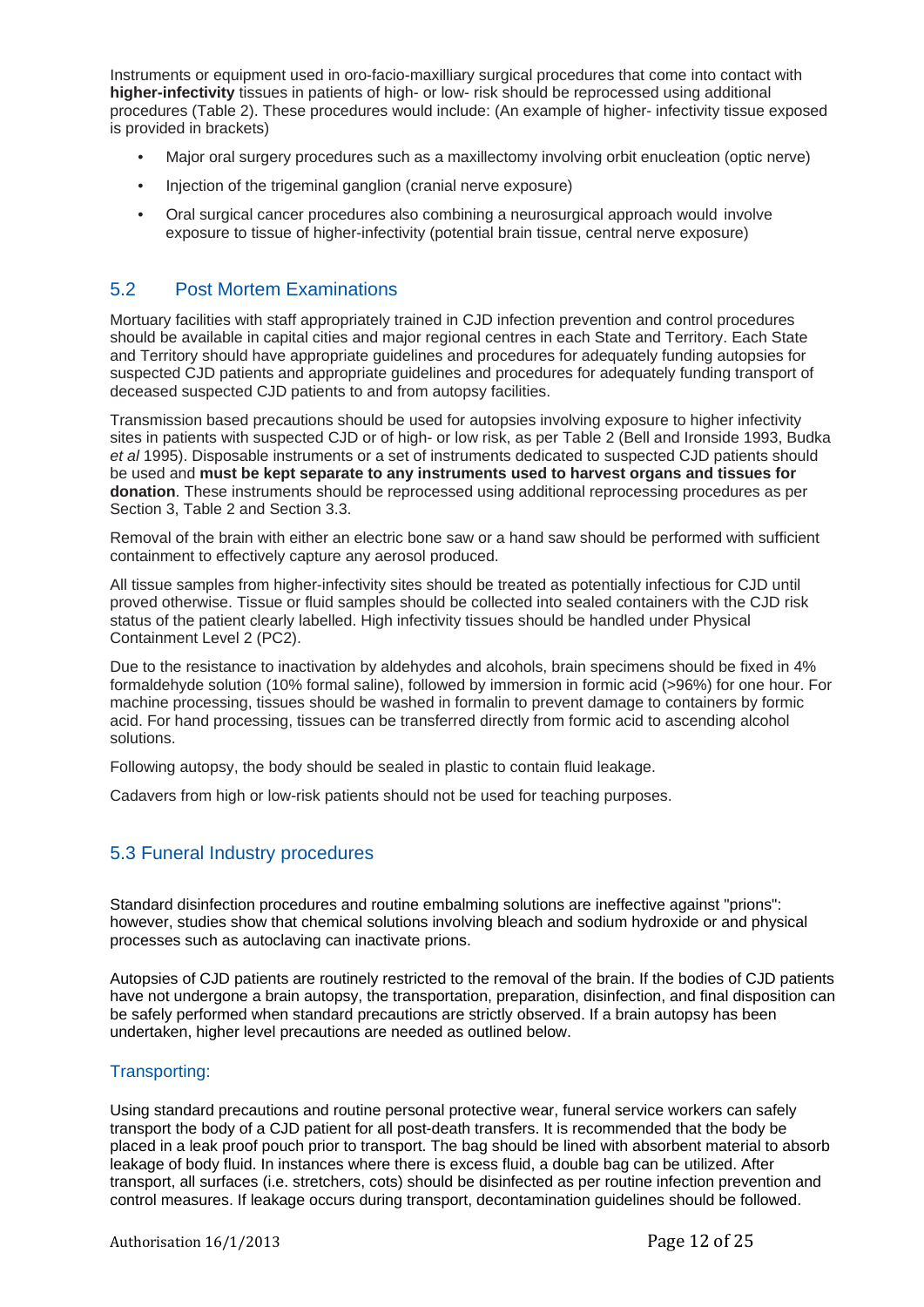### Embalming:

#### *Embalming bodies of CJD patients is discouraged.*

If embalming and/or reconstruction procedures are needed for transfer overseas, crypt burial or for funereal rites, the following guidelines are strongly recommended (Centers for Disease Control, 2011):

- **For CJD patients who have not been autopsied, embalming can be safely performed**.
	- The body should be placed on a waterproof sheet to collect bodily fluids and disposable instruments should be used whenever possible.
	- All perfusion and washing fluids should be collected in a suitable container for decontamination and disposal.
	- Incision sites should be closed with cyanoacrylates (super glue), wiped with sodium hypochlorite (20,000 ppm available chlorine) and the entire body washed prior to dressing.
	- Routine cosmetic restorative work may also be undertaken using standard infection prevention and control measures.

#### **For CJD patients who have been autopsied, embalming and/or reconstruction can be safely performed, if necessary.**

- Additional infection prevention and control precautions should be undertaken when either viewing or embalming are needed.
- Special care should be taken to limit fluid leakage when performing any restorative work on a CJD patient.
- Disposable instruments, masks, safety glasses, gowns, and puncture resistant gloves should be used whenever possible.
- A plastic sheet with absorbent wadding and raised edges should be placed underneath the head to ensure containment of all fluids, in case of leakage from the cranial cavity.
- During the reconstruction, the cranial cavity should be packed with absorbent material and tightly sutured to avoid the possibility of fluid leaks from the cranial incision.
- The entire body should be wiped with sodium hypochlorite (20,000 ppm available chlorine) before dressing.
- All perfusion and washing fluids should be collected in a suitable container for disposal (incineration) as clinical waste.

Although the use of disposable instruments is preferred, reusable instruments and tools can be reprocessed (cleaned and sterilized) following CJD sterilisation protocols for surgical equipment used on high risk tissues (see Section 3.2 "Additional reprocessing procedures"). Environmental surfaces should be cleaned as outlined in Section 3.7.

Body fluids and chemicals, washing fluids and disposable equipment including cleaning/absorbent cloths should be disposed of according to clinical waste guidelines; i.e. incinerated by a locally licensed incinerator/contractor. Routine non-incineration disposal methods are not adequate.

### Casketing & Viewing:

Avoid unnecessary manipulation of the body that would force purging of body fluids and risk opening incision sites. If required, the casket can be lined with an impermeable sheet. An open casket for viewing should not be prohibited. However, **if an autopsy has been performed**, family members of CJD patients can view the deceased after an autopsy and subsequent reconstruction, but should be advised to avoid superficial contact with the body (such as touching or kissing the body).

### Cremation & Burial:

There are no special interment or cremation requirements for patients with CJD. Interment of bodies in closed caskets does not present a significant risk of environmental contamination and cremated remains are considered sterile, as the infectious agent does not survive cremation temperatures.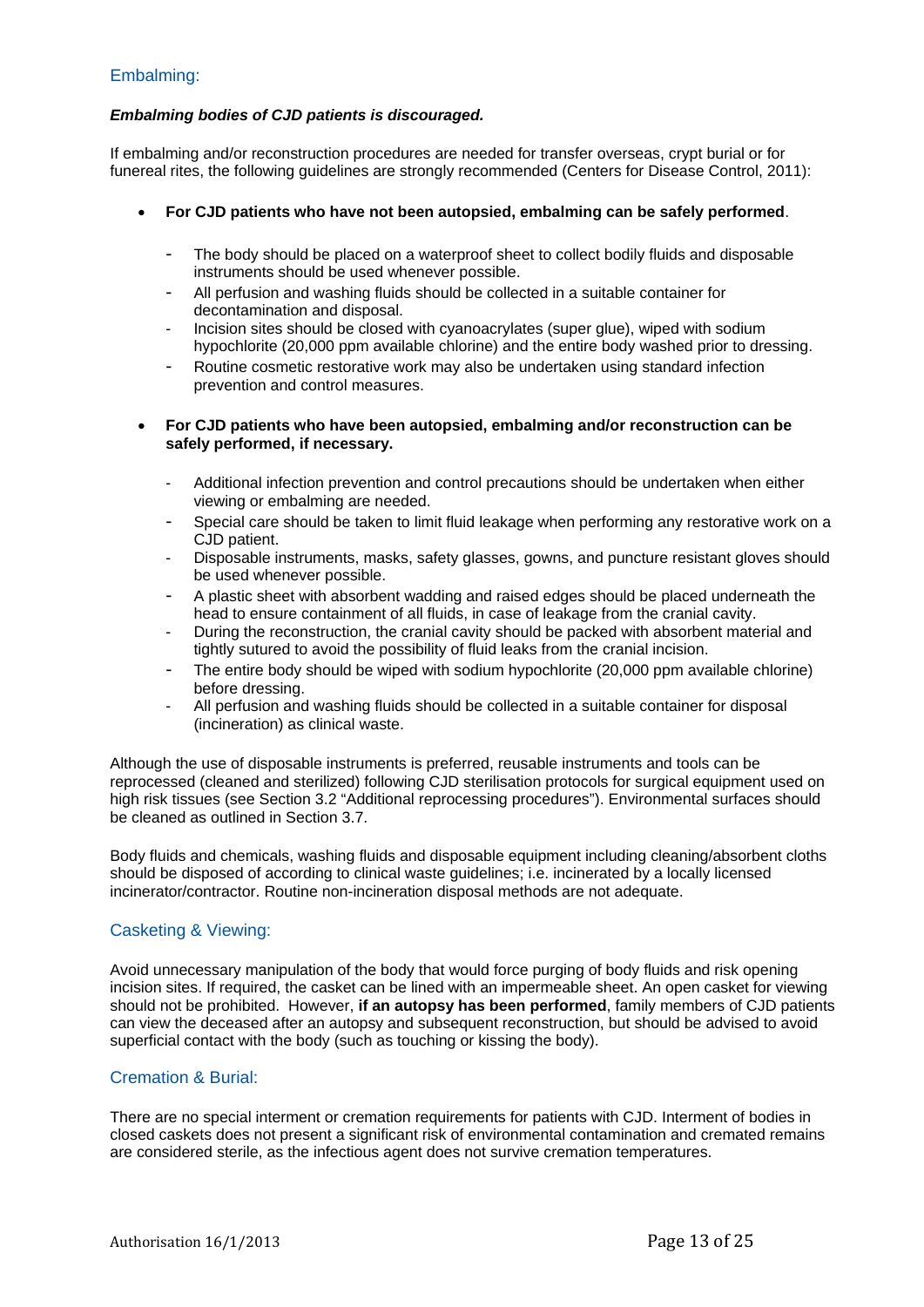## References

- Atarashi, R. Satoh, K. Fuse, T. Yamaguchi, N. Ishibashi, D. Matsubara, T. Nakagaki, T. Yamada, M. Yamanaka, H. Shirabe, S. Mizusawa, H. Kitamoto, T. Klug, G. McGlade A. Collins, SJ. Nishida, N. (2011). Ultrasensitive human prion detection in cerebrospinal fluids using real-time quaking-induced conversion. *Nature Medicine* 17:175-178.
- Bell, J. and Ironside, J. (1993). How to tackle a possible Creutzfeldt-Jakob disease necropsy. *Journal of Clinical Pathology* 46: 193-197.
- Brown, P. Gibbs, C J Jr. Amyx, H L. Kingsbury, D T. Rohwer, R G. Sulima, M P. Gajdusek, D C. (1982). Chemical disinfection of Creutzfeldt-Jakob disease virus. *New England Journal of Medicine* 306: 1279- 1282.
- Brown, P. Gibbs, C J Jr. Rodgers-Johnson, P. Asher, D M. Sulima, M P. Bacote, A. Goldfarb, L G. Gajdusek, D C. (1994). Human spongiform encephalopathy: the National Institutes of Health series of 300 cases of experimentally transmitted disease. *Annals of Neurology* 35: 513-529.
- Brown, P. Preece, M. Brandel, J P. Sato, T. McShane, L. Zerr, I. Fletcher, A. Will, R G. Pocchiari, M. Cashman, N R. d'Aignaux, J H. Cervenakova, L. Fradkin, J. Schonberger, L B. Collins, S J (2000). Iatrogenic Creutzfeldt-Jakob disease at the millennium. *Neurology* 55: 1075-1081.
- Budka, H. Aguzzi, A. Brown, P. Brucher, J M. Bugiani, O. Collinge, J. Diringer, H. Gullotta, F. Haltia, M. Hauw, J. (1995) Tissue handling in suspected Creutzfeldt-Jakob disease (CJD) and other human spongiform encephalopathies (prion diseases). *Brain Pathology* 5 (3): 319-322.

Centers for Disease Control and Prevention, Department of Health and Human Services. Information on Creutzfeldt-Jakob Disease for Funeral Home, Cemetery, and Crematory Practitioners. August 29, 2011 http://www.cdc.gov/ncidod/dvrd/cid/funeral\_directors.htm

- Collins, S. Law, M G. Fletcher, A. Boyd, A. Kaldor, J. Masters, C L. (1999) Surgical treatment and risk of sporadic Creutzfeldt-Jakob disease: a case-control study. *Lancet* 1999; 353: 693-697.
- Collins, S. McLean, C A. Masters, C L. (2001) Gerstmann-Straussler-Scheinker syndrome, fatal familial insomnia, and kuru: a review of these less common human transmissible spongiform encephalopathies. *Journal of Clinical Neuroscience* 8: 387-397.
- Collins, S. J. Lawson, V. A. Masters, C. L. (2004) Transmissible spongiform encephalopathies. *Lancet* 363: 51-61.
- Fichet, G. Comoy, E. Duval, C. Antloga, K. Dehen, C. Charbonnier, A. McDonnell, G. Brown, P. Lasmezas, C I. Deslys, J-P (2004) Novel methods for disinfection of prion-contaminated medical devices. *Lancet* 364: 521-526.
- Gajdusek DC. (1977) Unconventional viruses and the origin and disappearance of kuru. *Science* 197: 943-960.
- Gibbs, C J Jr. Gajdusek, D C. Latarjet, R.(1978) Unusual resistance to ionizing radiation of the viruses of kuru, Creutzfeldt-Jakob disease, and scrapie. *Proceedings of the National Academy of Sciences of the United States of America*. 75: 6268-6270.
- Jackson, G. S. McKintosh, E. Flechsig, E. Prodromidou, K. Hirsch, P. Linehan, J. Brandner, S. Clarke, A R. Weissmann, C. Collinge, J. (2005) An enzyme-detergent method for effective prion decontamination of surgical steel. *Journal of General Virology* 86: 869-878.
- Kovacs, G G. Trabattoni, G. Hainfellner, J A. Ironside, J W. Knight, R S G. Budka, H. (2002) Mutations of the prion protein gene phenotypic spectrum. *Journal of Neurology* 249: 1567-1582.
- Kovacs GG. Puopolo M. Ladogana A. Pocchiari M. Budka H. van Duijn C. Collins SJ. Boyd A. Giulivi A. Coulthart M. Delasnerie-Laupretre N. Brandel JP. Zerr I. Kretzschmar HA. de Pedro-Cuesta J. Calero-Lara M. Glatzel M. Aguzzi A. Bishop M. Knight R. Belay G. Will R. Mitrova E. EUROCJD. (2005) Genetic prion disease: the EUROCJD experience. *Human Genetics* 118(2):166-74.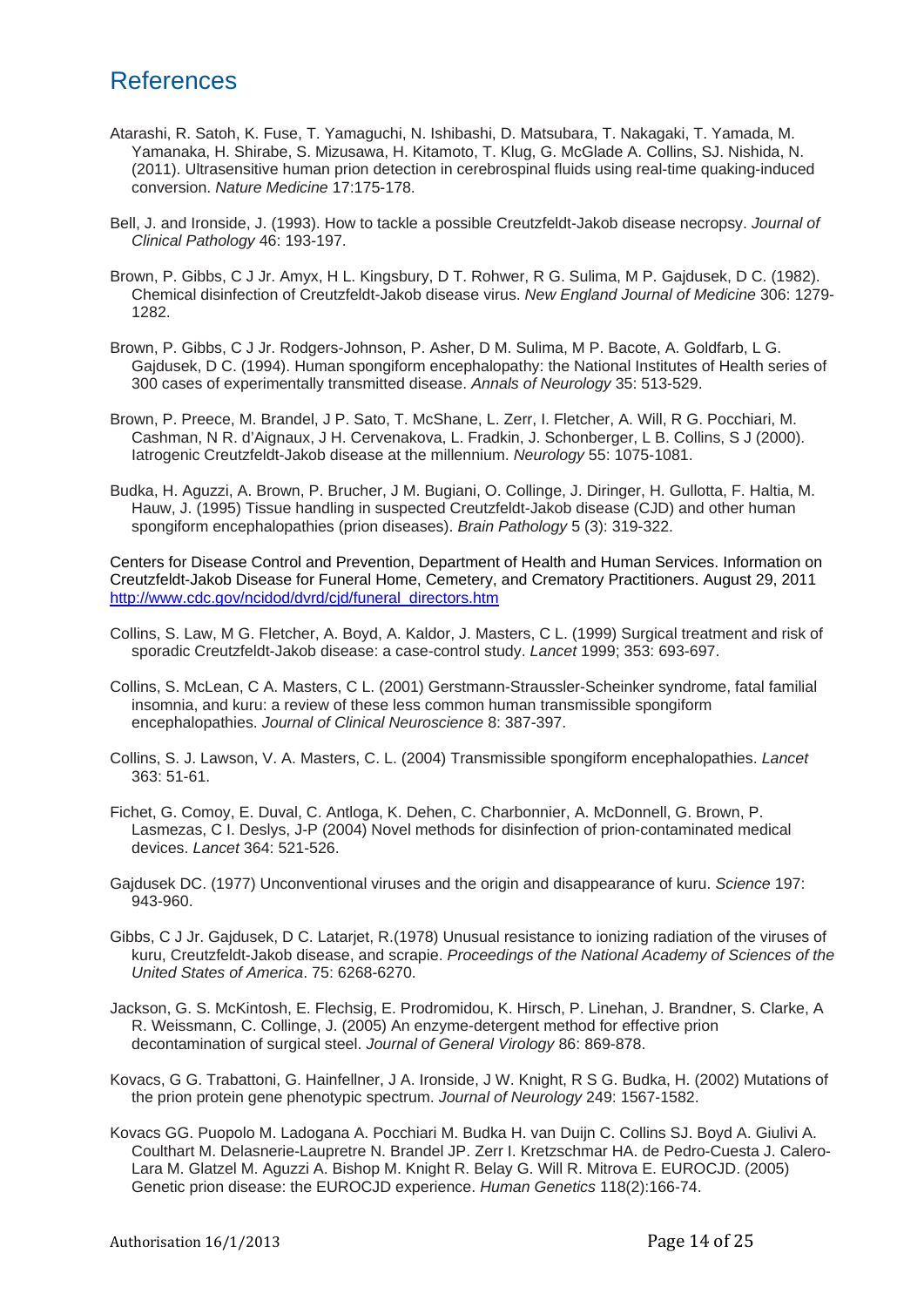- Patient safety and reduction of risk of transmission of Creutzfeldt-Jakob disease (CJD) via interventional procedures . National Institute for Health and Clinical Excellence, London, 2011. http://www.nice.org.uk/IPG196
- Shiga, Y. Miyazawa, K. Sato, S. Fukushima, R. Shibuya, S. Sato, Y. Konno, H. Doh-ura, K. Mugikura, S. Tamura, H. Higano, S. Takahashi, S. Itoyama, Y. (2004) Diffusion-weighted MRI abnormalities as an early diagnostic marker for Creutzfeldt-Jakob disease. *Neurology* 63: 443-449.
- Tamai, Y. Kojima, H. Kitajima, R. Taguchi, F. Ohtani, Y. Kawaguchi, T. Miura, S. Sato, M. Ishihara, Y. (1992) Demonstration of the transmissible agent in tissue from a pregnant woman with Creutzfeldt-Jakob disease. *New England Journal of Medicine* 327: 649.
- Tateishi, J. Koga, M. Sato, Y. Mori, R. (1987) Properties of the transmissible agent derived from chronic spongiform encephalopathy. *Annals of Neurology* 7: 390-391.
- Tateishi, J. Tashima, T. Kitamoto, T. (1988) Inactivation of the Creutzfeldt-Jakob disease agent. *Annals of Neurology* 24: 466.
- Taylor DM. (1987) Autoclaving standards for Creutzfeldt-Jakob disease agent. *Annals of Neurology* 22: 557-558.
- Taylor DM., (2000) Inactivation of transmissible degenerative encephalopathy agents: A review. *The Veterinary Journal* 159: 10-17.
- UK *Transmissible Spongiform Encephalopathy Agents: Safe Working and the Prevention of Infection* (2003); Annex A1: Distribution of TSE infectivity in human tissues and body fluids: updated January 2012

http://www.dh.gov.uk/prod\_consum\_dh/groups/dh\_digitalassets/@dh/@ab/documents/digitalasset/dh 132095.pdf

- UK *Transmissible Spongiform Encephalopathy Agents: Safe Working and the Prevention of Infection* (2003); Annex L: Managing CJD/vCJD risk in ophthalmology: updated January 2011 http://www.loc-net.org.uk/uploaded\_files/12073208214303/opt\_031\_vcjd\_disinfection\_update.pdf
- WHO Guidelines on Tissue Infectivity Distribution in Transmissible Spongiform Encephalopathies (2006) http://www.who.int/bloodproducts/TSEPUBLISHEDREPORT.pdf
- Wientjens, D P. Davanipour, Z. Hofman, A. Kondo, K. Matthews, W B. Will, R G. van Duijn, C M. (1996) Risk factors for Creutzfeldt-Jakob disease: a reanalysis of case-control studies. *Neurology* 46: 1287- 91.
- Will RG. (1993) Epidemiology of Creutzfeldt-Jakob disease. *British Medical Bulletin* 49(4):960-970.
- Zerr I. Pocchiari M. Collins S. Brandel JP. de Pedro Cuesta J. Knight RS. Bernheimer H. Cardone F. Delasnerie-Laupretre N. Cuadrado Corrales N. Ladogana A. Bodemer M. Fletcher A. Awan T. Ruiz Bremon A. Budka H. Laplanche JL. Will RG. Poser S. (2000) Analysis of EEG and CSF 14-3-3 proteins as aids to the diagnosis of Creutzfeldt-Jakob disease. *Neurology* 55(6):811-815.
- Zerr, I. Kallenberg, K. Summers, DM. Romero, C. Taratuto, A. Heinemann, U. Breithaupt, M. Meissner, B. Ladogana, A. Schuur, M. Galanaud, D. Collins, SJ. Jansen, GH. Stokin, GB. Pimental, J. Hewer, E. Collie, D. Smith, P. Roberts, H. Brandel, J-P. van Duijn, C. Pocchiari, M. Begue, C. Cras, P. Will, RG. Sanchez-Juan, P. (2009). Updated clinical diagnostic criteria for sporadic CJD incorporating MRI findings. *Brain* 132: 2659-2668.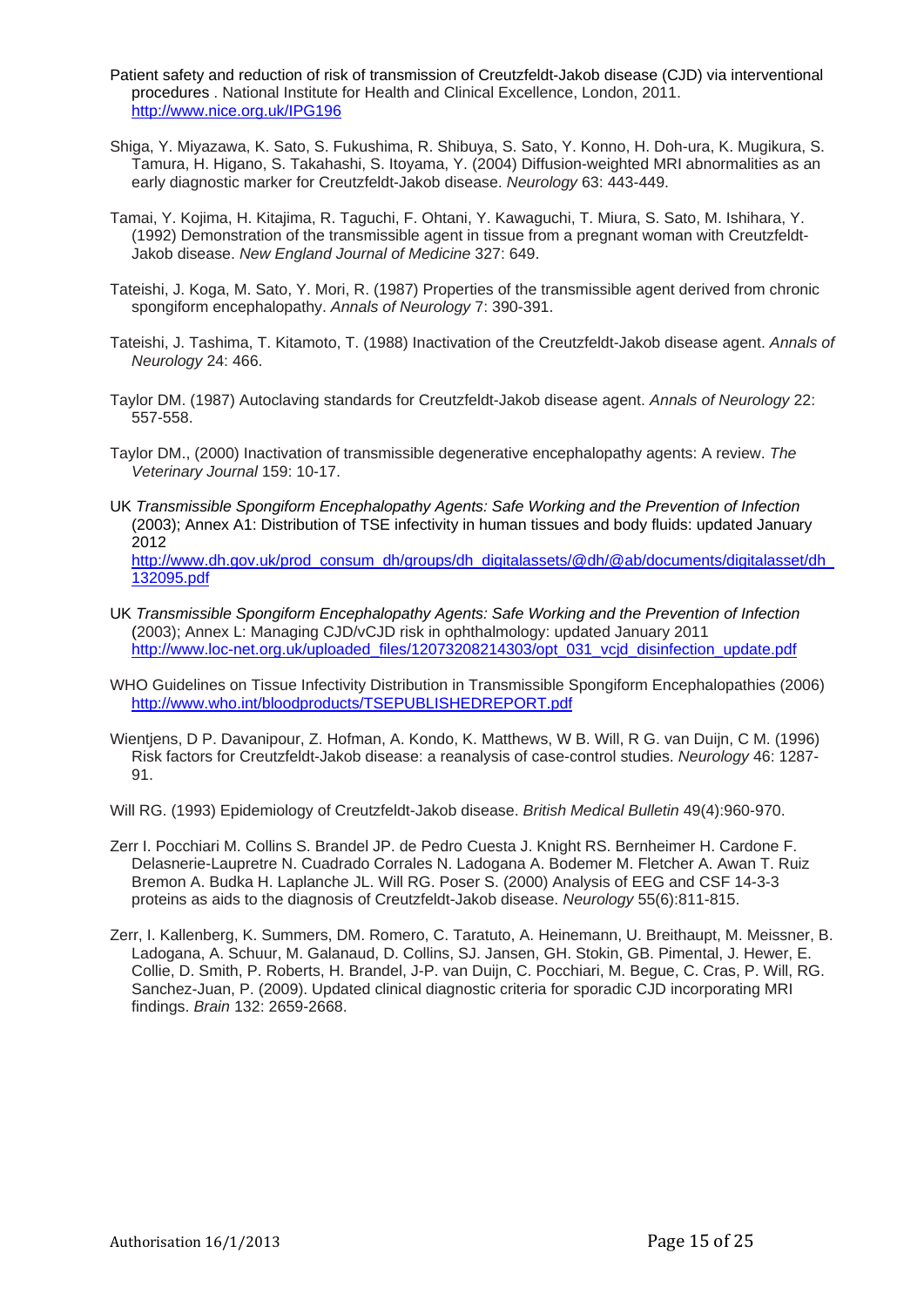# Appendix 1: Individuals in the high-risk category for CJD

| <b>Classification of CJD (Surveillance Definitions)</b>                                                                                                                                                                                                                                                                                                                                                                                                                                              | <b>Clinical signs and risk factors</b>                                                                                                                                                                                                                                                                                                                                                                                                                                                                                                                                                                                                                                                                                                                                     |
|------------------------------------------------------------------------------------------------------------------------------------------------------------------------------------------------------------------------------------------------------------------------------------------------------------------------------------------------------------------------------------------------------------------------------------------------------------------------------------------------------|----------------------------------------------------------------------------------------------------------------------------------------------------------------------------------------------------------------------------------------------------------------------------------------------------------------------------------------------------------------------------------------------------------------------------------------------------------------------------------------------------------------------------------------------------------------------------------------------------------------------------------------------------------------------------------------------------------------------------------------------------------------------------|
| 1 SPORADIC TSE<br>1.1 Definite<br>Neuropathologically/immunocytochemically<br>confirmed<br>1.2 Probable (refer to clinical signs in adjacent<br>column)<br>1.2.1 Clinical sign I plus at least 2/4 of signs in<br>groups II and III<br>1.2.2 Possible I plus positive 14-3-3 CSF<br>assay<br>Possible I plus 2/4 of II and duration <2<br>1.3<br>years                                                                                                                                               | <b>Clinical signs:</b><br>I Rapidly progressive dementia<br>II A Myoclonus<br>B Visual or cerebellar problems<br>C Pyramidal or extrapyramidal features<br>D Akinetic mutism<br><b>III Typical EEG</b>                                                                                                                                                                                                                                                                                                                                                                                                                                                                                                                                                                     |
| <b>2 ACCIDENTALLY TRANSMITTED</b><br>(IATROGENIC) TSE<br>2.1 Definite<br>Definite TSE with a recognised health care<br>acquired risk factor<br>2.2 Probable<br>2.2.1 Progressive predominant cerebellar<br>syndrome in human pituitary hormone<br>recipients<br>2.2.2 Probable TSE with recognised health care                                                                                                                                                                                       | Recognised health care acquired risk factors:<br>Treatment with human cadaver-derived pituitary growth hormone,<br>human cadaver-derived pituitary gonadotrophin or human dura mater<br>graft.<br>Corneal graft in which the corneal donor has been classified as<br>definitely or probably having a human prion disease.<br>Exposure to surgical instruments that have come into contact with<br>higher-infectivity tissues previously used in a case of definite or<br>probable human prion disease.<br>The relevance of any exposure to disease causation must take into<br>account the timing of exposure in relation to disease onset.<br>This list is provisional, as previously unrecognised mechanisms of                                                          |
| associated risk factor<br>3 GENETIC PRION DISEASES/TSE (includes<br>PRNP mutations associated with CJD, GSS and<br>FFI phenotypes)<br>3.1 Definite<br>3.1.1 Definite TSE and definite or probable TSE<br>in first-degree relative<br>3.1.2 Definite TSE with a pathogenic PRNP<br>mutation<br>3.2 Probable<br>3.2.1 Progressive neuropsychiatric disorder and<br>definite or probable TSE in first-degree<br>relative<br>3.2.2 Progressive neuropsychiatric disorder<br>and pathogenic PRNP mutation | human prion disease may occur.<br>Prion protein gene (PRNP) mutations<br>PRNP mutations associated with GSS neuropathological phenotype:<br>P102L, P105L, A117V, G131V, F198S, D202N, Q212P,<br>$\bullet$<br>Q217R, M232T, 192 bpi<br>PRNP mutations associated with CJD neuropathological phenotype:<br>D178N- 129V, V180I, V180I+M232R, T183A, T188A, E196K,<br>$\bullet$<br>E200K, V203I, R208H, V210I, E211Q, M232R, 96 bpi, 120 bpi,<br>144 bpi, 168 bpi, 48 bp deletion<br>PRNP mutations associated with FFI neuropathological phenotype:<br>D178N-129M<br>$\bullet$<br>PRNP mutation associated with vascular PRP amyloid:<br><b>Y145S</b><br>$\bullet$<br>PRNP mutations associated with proven but unclassified prion<br>disease:<br>H187R, 216 bpi<br>$\bullet$ |
|                                                                                                                                                                                                                                                                                                                                                                                                                                                                                                      | As outlined above, a large number of mutations in the prion protein<br>gene have been described in persons dying of prion disease (Kovacs<br>et al 2002, 2005). In addition to these mutations that appear<br>sufficiently evaluated to be classed as causally linked to the<br>development of prion disease, a small number are less well<br>characterized and therefore have a tentative association with human                                                                                                                                                                                                                                                                                                                                                          |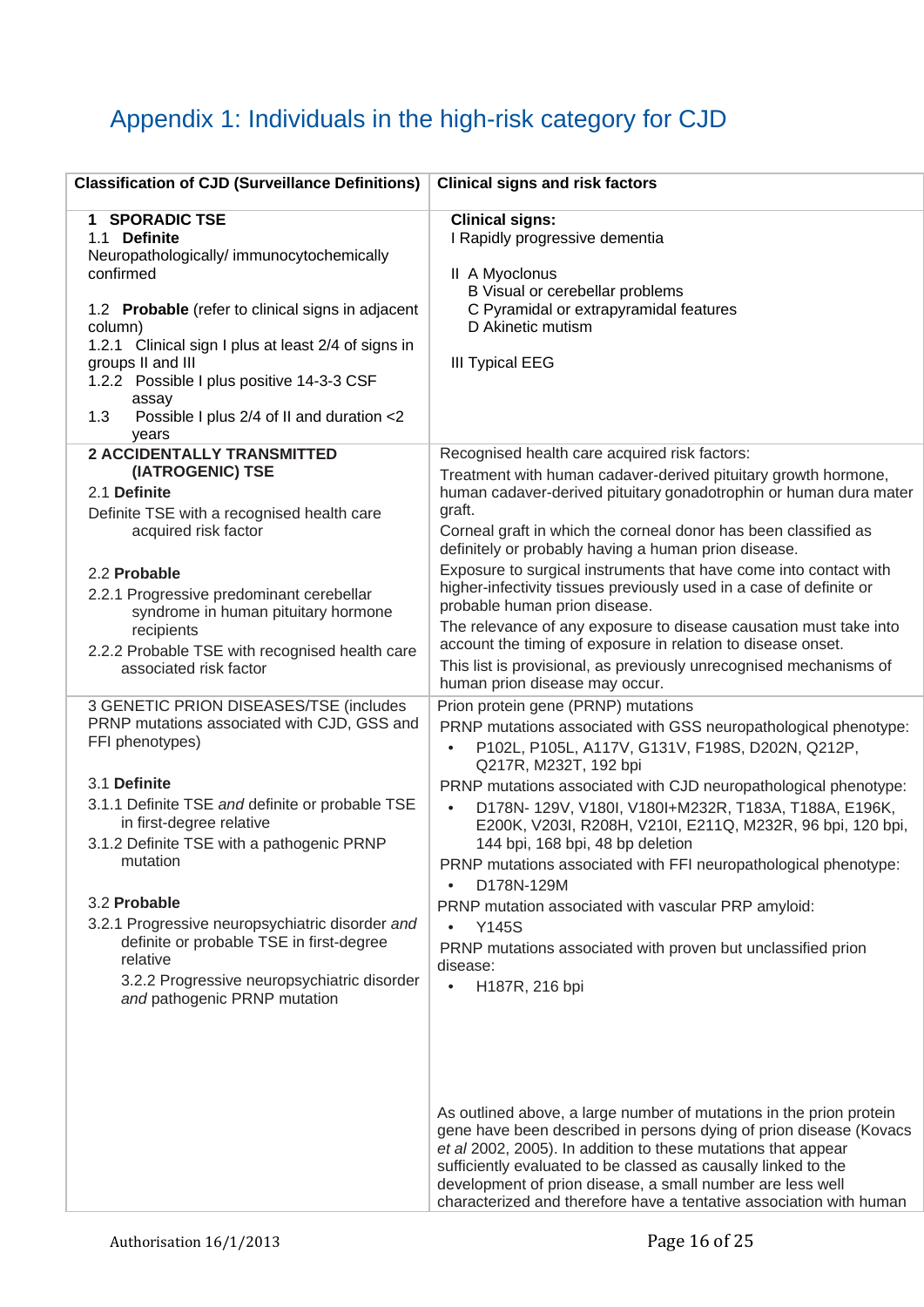| prion disease; for example:                                                                                                                                                                                                                                                         |
|-------------------------------------------------------------------------------------------------------------------------------------------------------------------------------------------------------------------------------------------------------------------------------------|
| Mutations associated with neuropsychiatric disorder but not proven<br>prion disease:<br>1138M, G142S, Q160S, T188K, M232R, 24 bpi, 48 bpi, 48 bpi +<br>nucleotide substitution in other octapeptides<br>PRNP mutations without clinical and neuropathological data:<br>T188R, P238S |

Note: The following people are also classified as being at high risk: carriers of disease-linked mutations of the PRNP, and persons in whom the PrP gene has not been sequenced but who have two or more first or second degree relatives with CJD (including GSS or FFI). People who have had the PRNP sequenced and are shown not to carry the disease-linked mutation can be classified as 'background' risk, unless they have other demonstrated risk factors.

**(Kovacs** *et al* **2002, Kovacs** *et al* **2005).**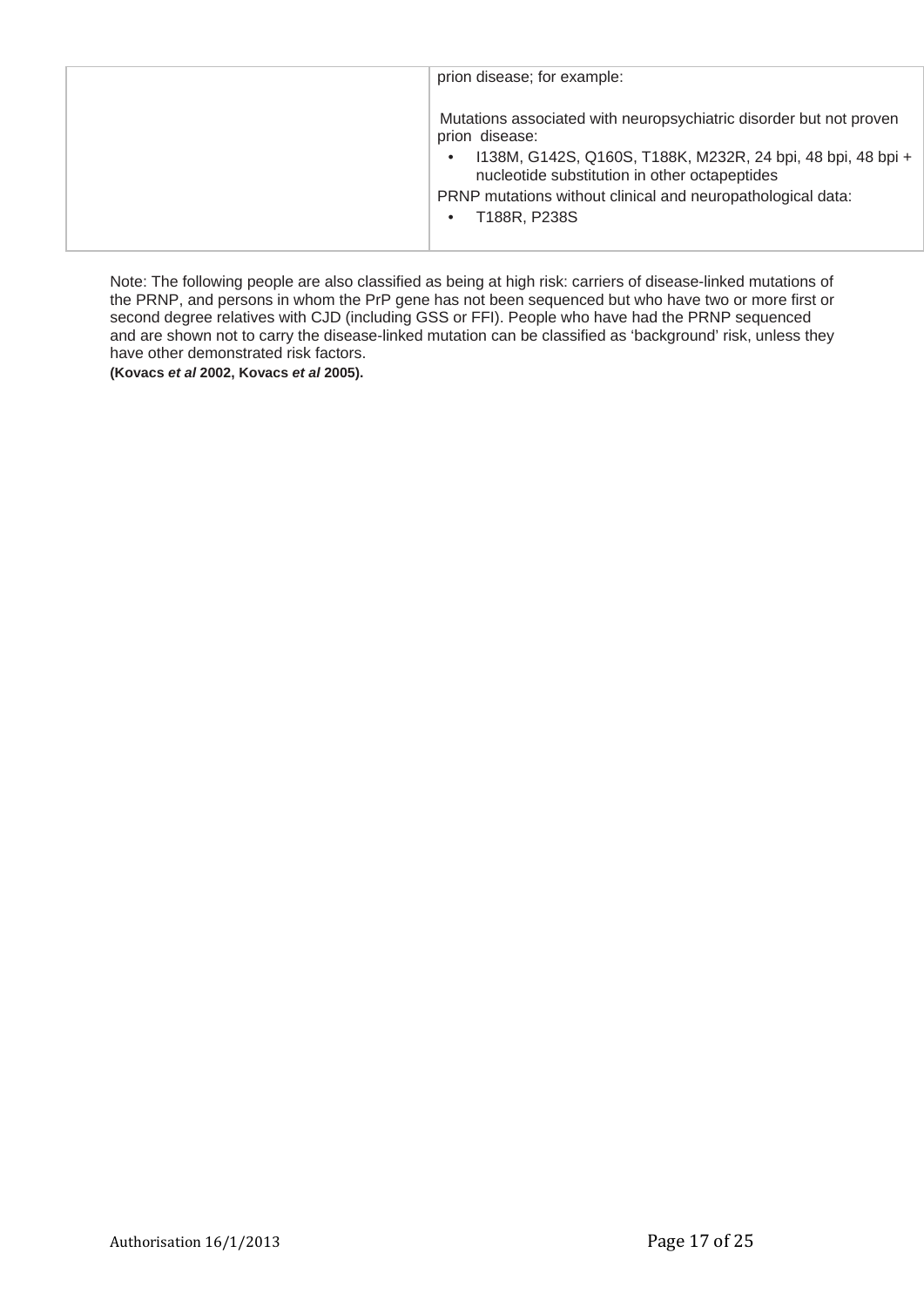## Appendix 2: Individuals in the low-risk category for CJD

People with a progressive neurological illness of less than one year's duration, with or without dementia for whom a determination to assign a high-risk status or background risk status cannot be made following competent professional review.

People with a progressive neurological illness of less than one year's duration, with or without dementia awaiting the outcome of a professional review to assign a high-risk status or background risk status.

Patients undergoing a diagnostic brain biopsy for progressive brain disease or patients undergoing neurosurgical investigations (including brain biopsy) or therapeutic procedures for a progressive disorder that includes dementia if <1 year duration and where professional review is unable to assign a high-risk status or a background risk status.

All genetically related members of any family in which there is a strong family history (two or more first or second -degree relatives<sup>1</sup>) of dementia or neurological illness, and in which affected individuals have not been competently and completely assessed, specifically for CJD.

Recipients of cadaver-derived human pituitary hormones (growth hormone and gonadotrophins) before 1986.

Recipients of dura mater homografts or transdural neurosurgery before 1990, or neurosurgical patients for whom the use of dura mater homografts cannot be excluded by reference to patient records.

Individuals who have been contacted by a Health Department as part of a look-back procedure from exposure to surgical instruments that had previously been used on high or medium infectivity tissues from patients later found to have contracted CJD are likely to have a very low, but unquantifiable risk for CJD that is thought to be above background risk. Until further information on the likely risk of these individuals is available, they are conservatively placed in a low risk category.

 $1$  First degree relative: parent, sibling, or child

 

Authorisation 16/1/2013 **But a Contract Contract Contract Contract Contract Contract Contract Contract Contract Contract Contract Contract Contract Contract Contract Contract Contract Contract Contract Contract Contract Co** Second degree relative: grandparent, grandchild, uncle, aunt, nephew, niece, half-sibling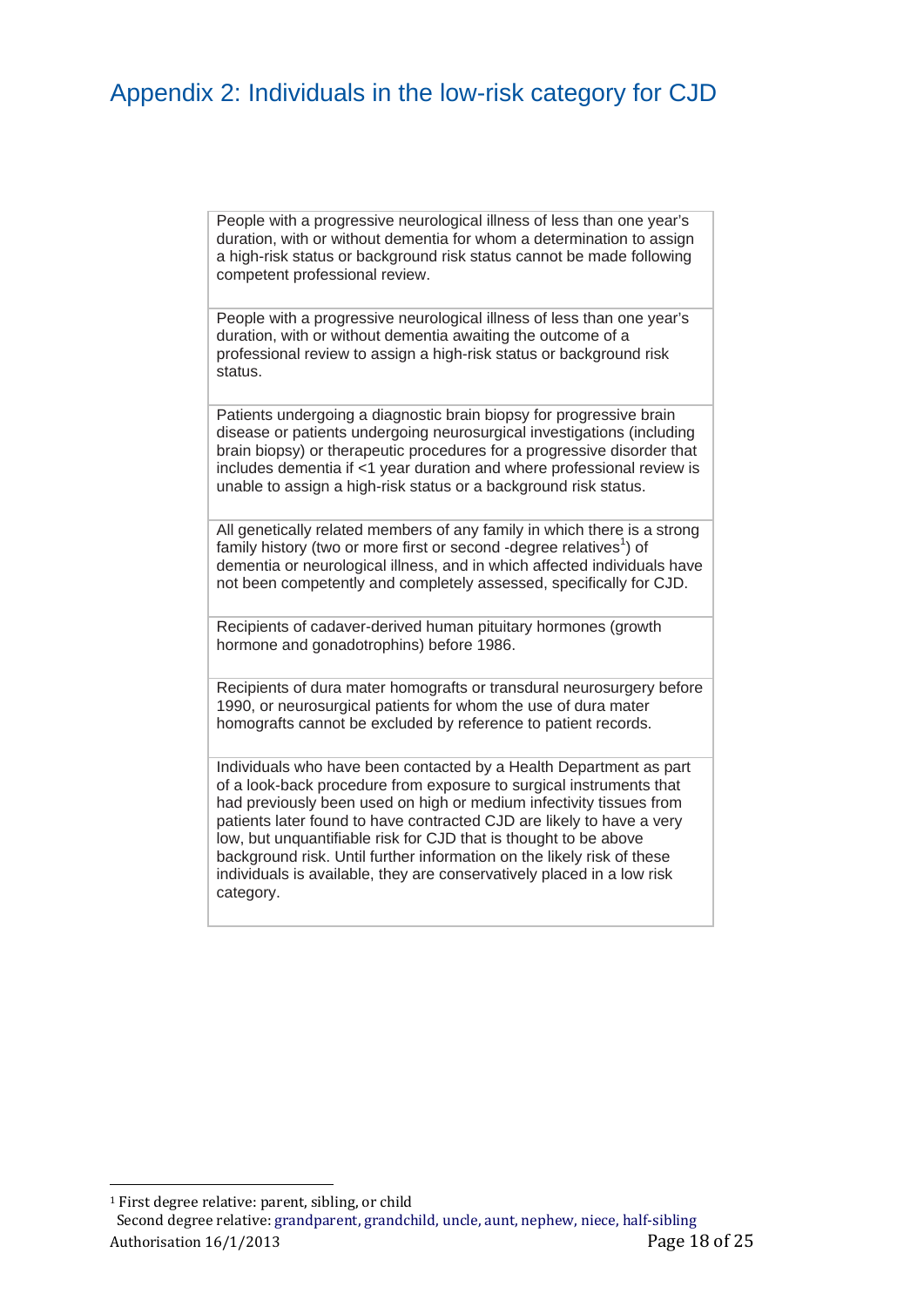## Appendix 3: Classical Creutzfeldt - Jakob Disease (CJD) Risk Assessment Tool

## INTRODUCTION

It is recommended this questionnaire be completed well ahead of planned elective surgery so precautions can be put into place if needed. The following questions should be asked of a patient prior to undergoing surgery, investigations or a procedure involving any of the following higher-infectivity tissues

- (a) Brain, pituitary or dura mater
- (b) Cranial and dorsal root ganglia
- (c) Spinal cord
- (d) Eye (Retina/Optic Nerve)
- (e) Olfactory Epithelium

*NB: if this is a repeat procedure and the following questions have already been answered, then they need not be completed again providing the patient's neurological condition remains unchanged.*

## MEDICAL OFFICER QUESTIONS TO DETERMINE RISK **STATUS**

Q1. Do you think the patient may have CJD?



Q2. Has the patient had two or more first or second-degree relatives with CJD? (It is important to know about any relatives with CJD, but having a single affected relative with sporadic CJD does not place the patient in a low- or high-risk category.)



Q3. Does the patient have an unexplained progressive neurological illness of less than 12 months?



Q4. Does the patient have a history of receiving human pituitary hormone for infertility or human growth hormone for short stature (prior to 1986)?



Q5. Has the patient previously had surgery on the brain or spinal cord that included a dura mater graft (prior to 1990)?

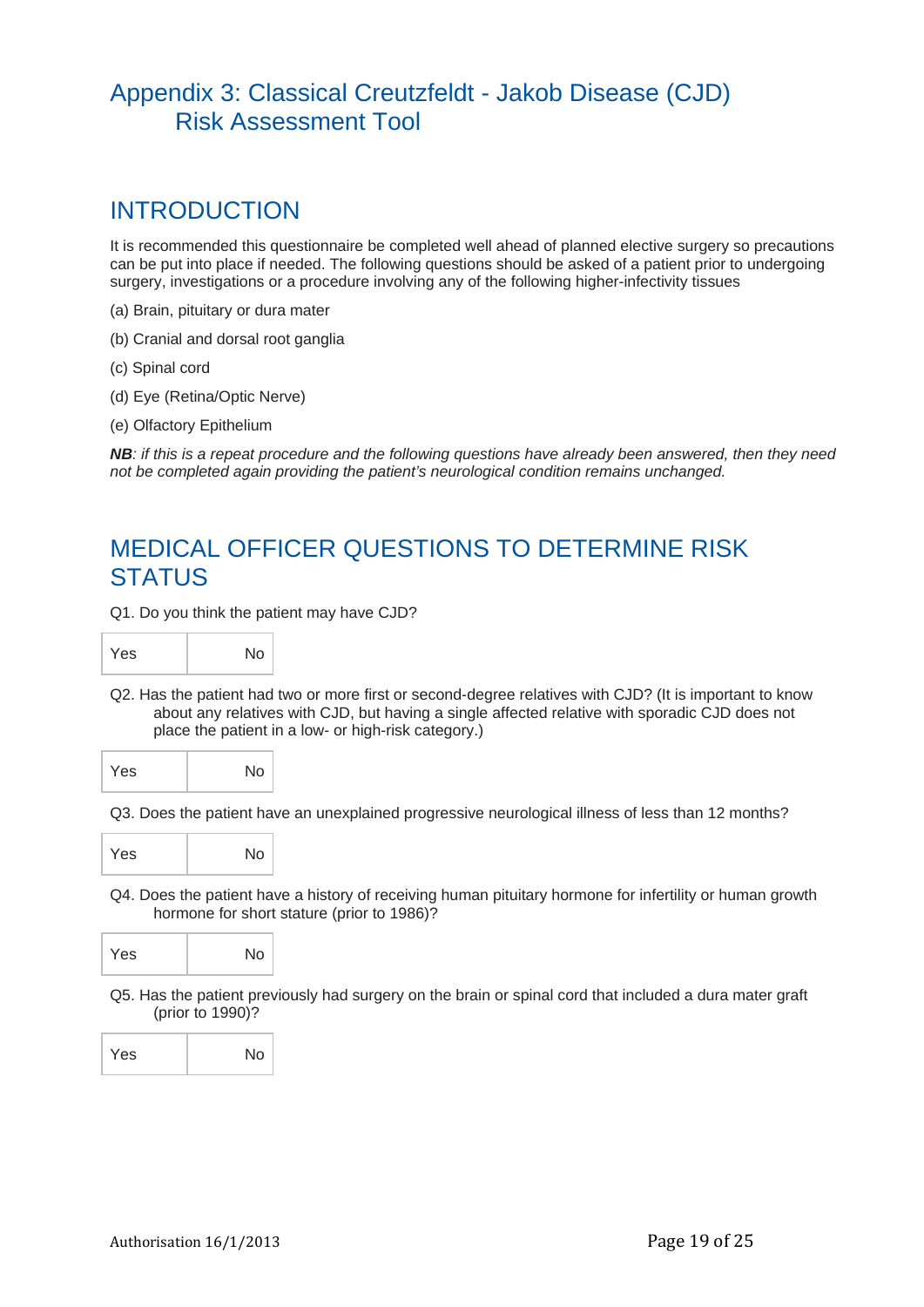Q6. Has the patient been involved in a 'look-back' for CJD or shown you a 'medical in confidence letter' regarding their risk for CJD?

Yes No

#### **Action: If the patient answers yes to any of the above questions, please contact infection prevention and control personnel in your health care establishment. Put into place the action plan for potential CJD patients.**

I have undertaken the appropriate action as required by the health care establishment infection prevention and control policies regarding CJD.

Name of the Health Care Practitioner Signature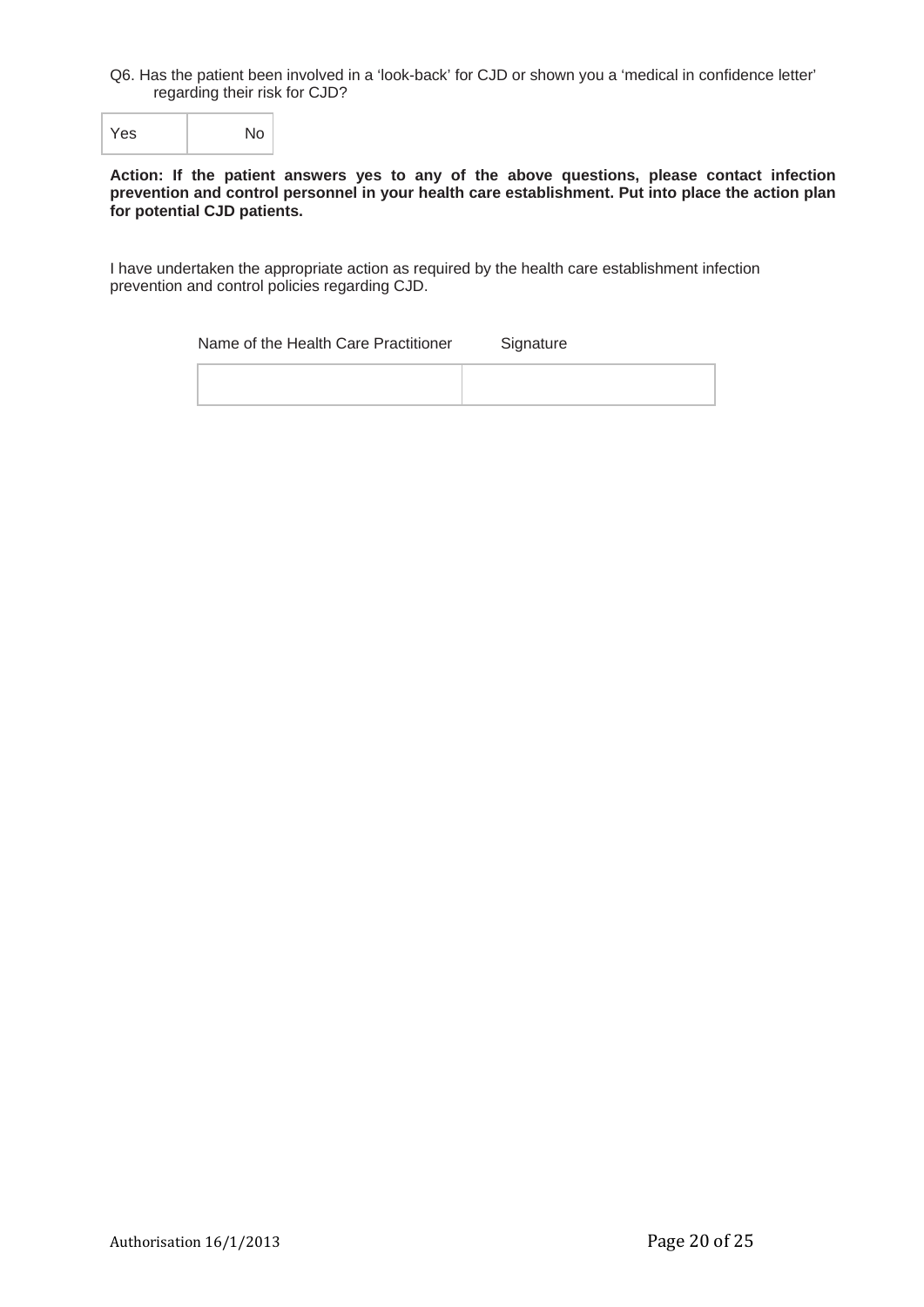# Appendix 4: Summary of Actions for a Surgical Procedure – CJD Risk Assessment

This flow chart describes what the procedure for treating surgical instruments if a patient is classified as having an increased risk of CJD contamination.

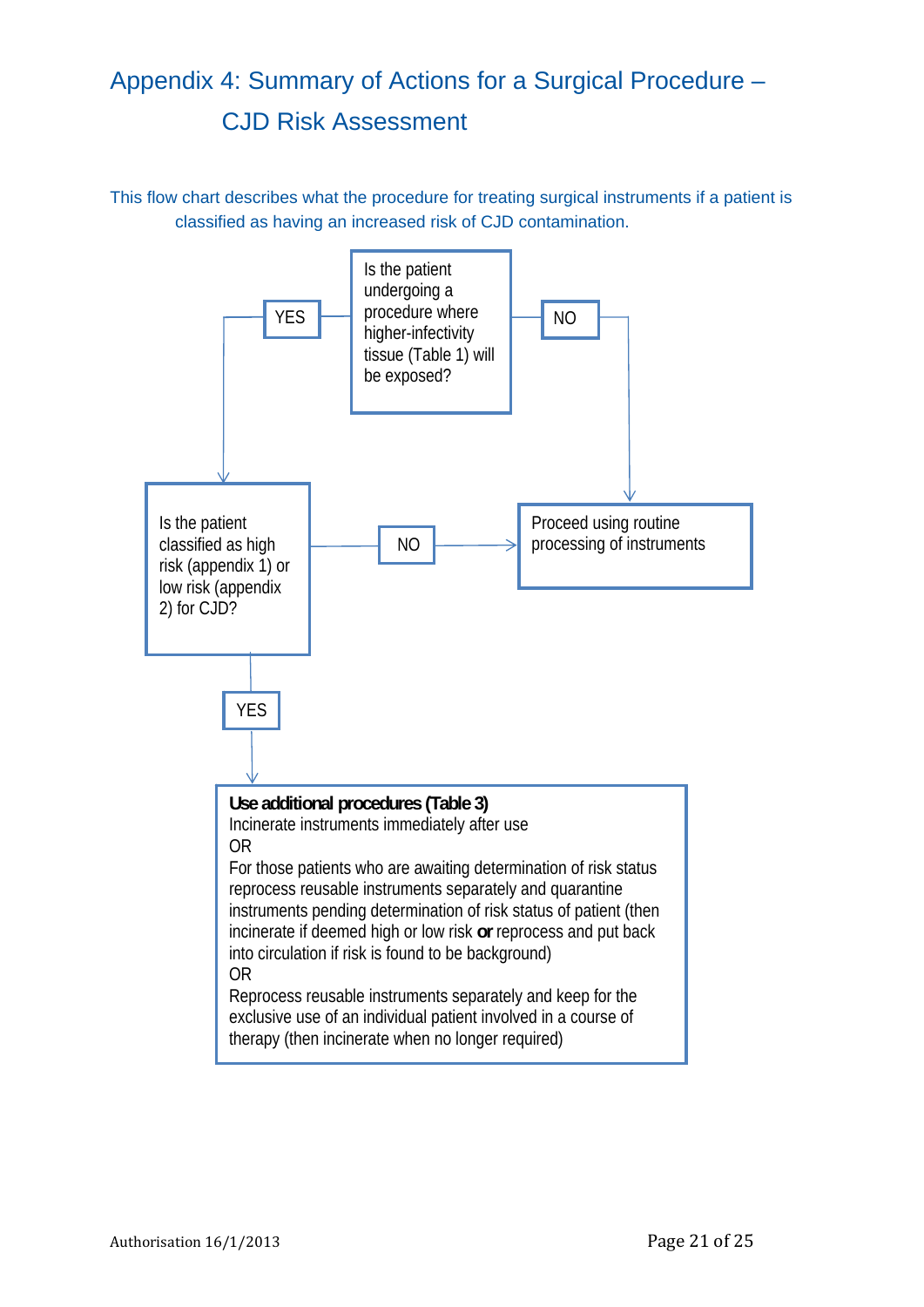## Appendix 5: Summary of Actions for a Look-Back

This flow chart summarises the procedure to follow if a patient has undergone a surgical procedure that has involved surgical instruments that have potentially been exposed to CJD

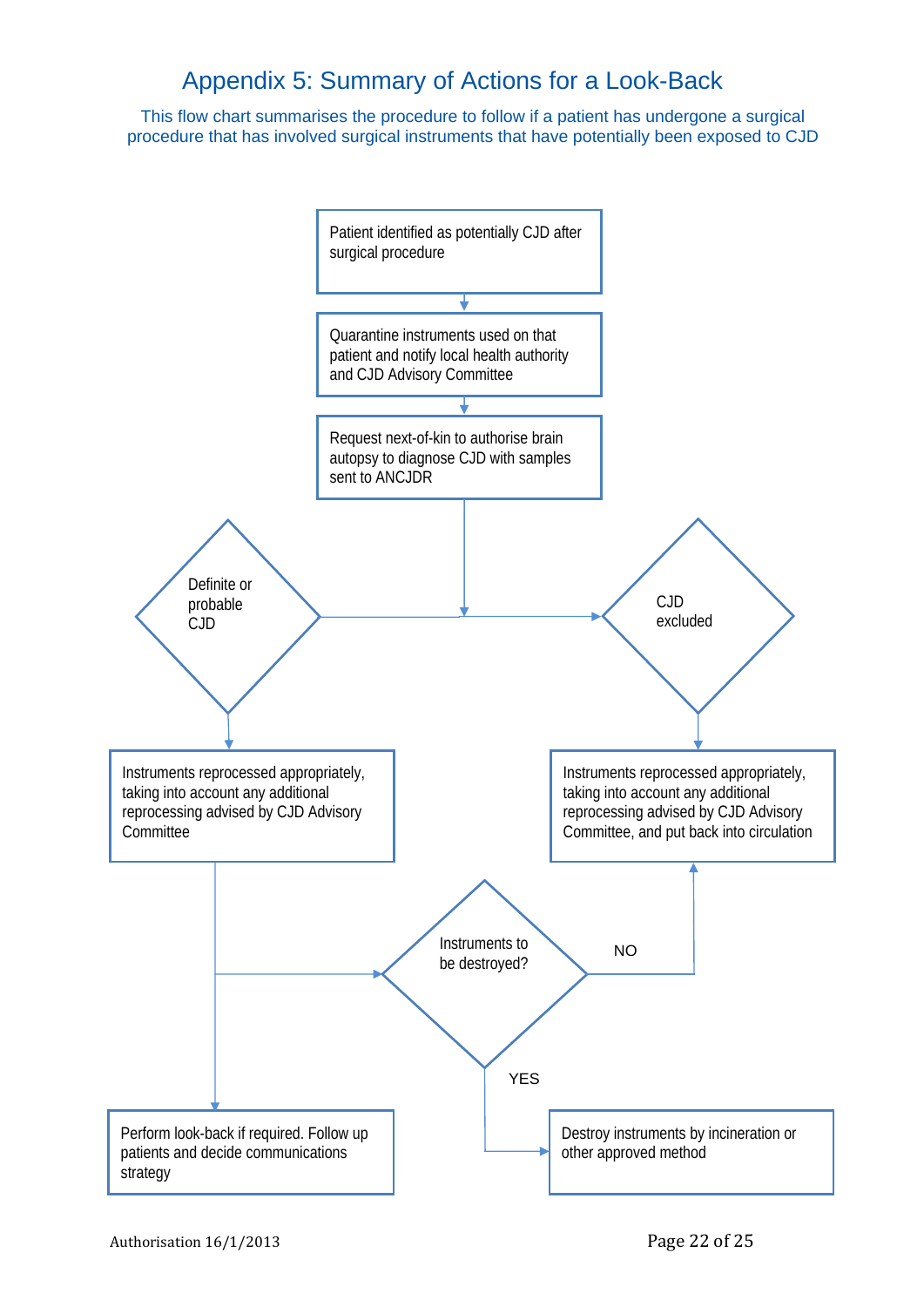## Appendix 6 – Key Contacts

#### **Australian National CJD Registry (ANCJDR)**

Department of Pathology The University of Melbourne Parkville, Victoria 3052 Telephone: (03) 8344 5868 or (03) 8344 1949 Fax: (03) 8344 4004 Email: ANCJD-REG@unimelb.edu.au

### **Australian Government**

## **Department of Health and Ageing**

Office of Health Protection Telephone: +61 2 6289 2726 Fax: +61 2 6289 2600

#### **For media inquiries, please contact:**

**Director** Media Unit Department of Health and Ageing Telephone: (02) 6289 5027 Fax: (02) 6289 4044 Mobile: 0412 132 585

## **Key State and Territory Health Department Contacts All cases of suspect CJD should be reported immediately to the local Health Department:**

#### **ACT Health. Health Protection Service, Communicable Disease Control**

GPO Box 825 Canberra City ACT 2601 (02) 6205 2155 Email: HealthACT@act.gov.au

#### **SA Health**

### **Communicable Disease Control Branch**

PO Box 6 Rundle Mall Adelaide SA 5000 Telephone: 1300 232 272 Email:cdcb@health.sa.gov.au

#### **NT Department of Health and Community Services**

PO Box 40596 Casuarina NT 0811 Telephone: (08) 8999 2400

#### **NSW Health Department**

Locked Mail Bag 961 North Sydney NSW 2059 Telephone: (02) 9391 9000 Email: NSWhealth@doh.health.nsw.gov.au

#### **WA Health Department**

**Communicable Disease Control Directorate**  PO Box 8172 Perth Business Centre Perth WA 6849 Telephone: (08) 9388 4868

#### **VIC Department of Health**

50 Lonsdale Street Melbourne VIC 3000 Telephone: 1300 651 160 Email: infectious.diseases@health.vic.gov.au

## **TAS Department of Health and Human**

**Services** GPO Box 125 Hobart TAS 7001 Telephone: 1800 671 738

#### **QLD Health Department**

GPO Box 48 Brisbane QLD 4000 Telephone: (07) 3234 0111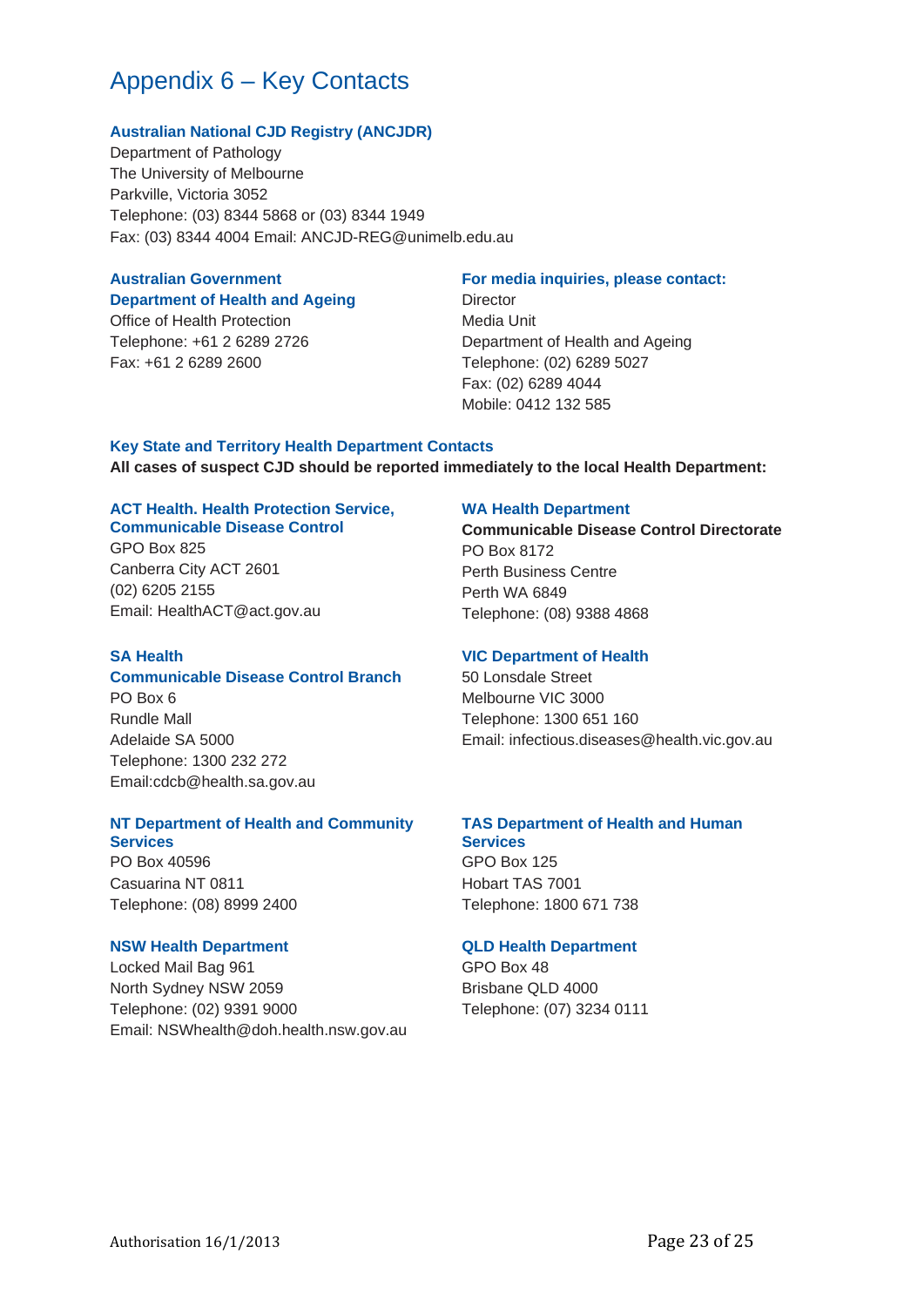#### **Membership of the CJD ICG Working Group**

Associate Professor Ann Koehler Chair / CDNA representative / Clinical Microbiologist Director, Communicable Disease Control Branch, SA Health

Dr Mark Veitch CDNA representative Senior Medical Adviser, Public and Environmental Health Services Department of Health and Human Services, TAS

Dr Celia Cooper Site Clinical Director and Head Microbiology and Infectious Diseases SA Pathology, Women's & Children's Hospital Site

Associate Professor Eugene Athan Australian Society Infectious Diseases Director, Department of Infectious Diseases, Barwon Health, Geelong, Deakin University and University of Melbourne

Professor Colin Masters Australian National Creutzfeldt - Jakob Disease Registry Executive Director, Mental Health Research Institute Laureate Professor, The Melbourne University

Professor Steven Collins Australian National Creutzfeldt - Jakob Disease Registry Director, Australian National CJD Registry, NHMRC Practitioner Fellow Associate Professor, Department of Pathology, The University of Melbourne

Professor Michael Whitby Infectious Diseases Physician / Clinical Microbiologist Director, Infection Management Services, Southern Queensland Princess Alexandra Hospital, Brisbane

Dr Louise Flood Public Health Medicine Registrar Communicable Disease Control Branch SA Health

Miss Michele Cullen Infection Control Consultant Communicable Disease Prevention and Control Unit Health Protection Department of Health, Victoria and MDU Public Health Laboratory, Department of Microbiology and Immunology The University of Melbourne

Ms Sylvia Gandossi Infection Control Consultant Australasian College for Infection Prevention and Control Brisbane

Dr Andrea Forde Senior Medical Officer Medical and Scientific Advisory Unit, Office of Health Protection Australian Government Department of Health and Ageing Canberra